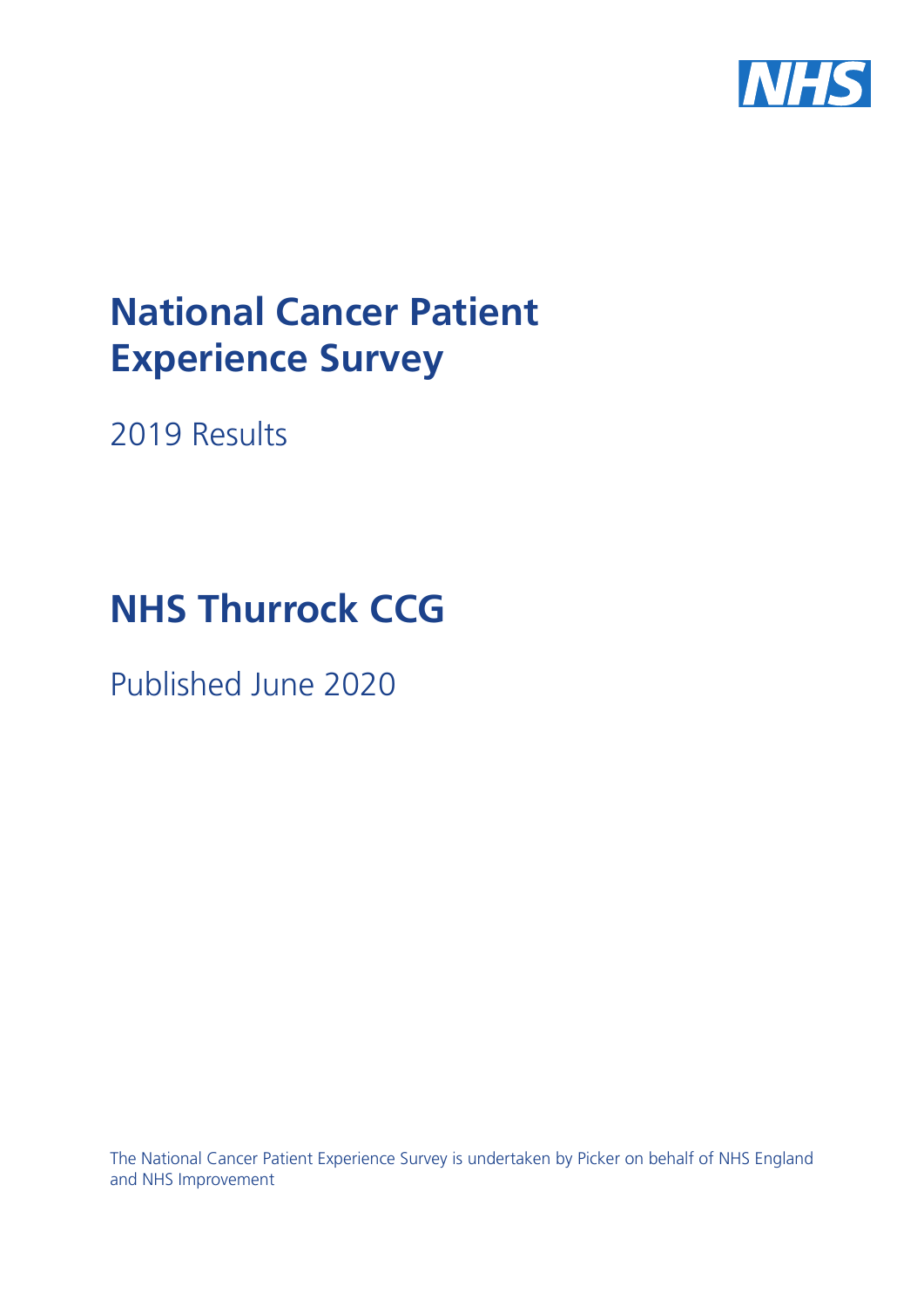# **Executive Summary** Case Mix Adjusted scores

#### **Cancer Dashboard Questions**

The following seven questions are included in phase 1 of the Cancer Dashboard developed by Public Health England and NHS England:

Q61. Patient's average rating of care scored from very poor to very good

| 0   | 1 | $\overline{2}$                                                | 3 | 5 | 6 | $\overline{7}$ | 8   | 9 | 10                                                                                            |
|-----|---|---------------------------------------------------------------|---|---|---|----------------|-----|---|-----------------------------------------------------------------------------------------------|
|     |   |                                                               |   |   |   |                | 8.8 |   |                                                                                               |
| 83% |   |                                                               |   |   |   |                |     |   | Q18. Patient definitely involved as much as they wanted in decisions about care and treatment |
|     |   |                                                               |   |   |   |                |     |   | Q19. Patient given the name of a CNS who would support them through their treatment           |
| 84% |   | Q20. Patient found it very or quite easy to contact their CNS |   |   |   |                |     |   |                                                                                               |
|     |   |                                                               |   |   |   |                |     |   | Q39. Patient always felt they were treated with respect and dignity while in hospital         |
|     |   | leaving hospital                                              |   |   |   |                |     |   | Q41. Hospital staff told patient who to contact if worried about condition or treatment after |
| 53% |   | treatment                                                     |   |   |   |                |     |   | Q55. General practice staff definitely did everything they could to support patient during    |

### **Questions Outside Expected Range**

|                                                                                                            |            | Case Mix Adjusted Scores   |                            |                   |
|------------------------------------------------------------------------------------------------------------|------------|----------------------------|----------------------------|-------------------|
|                                                                                                            | 2019 Score | Lower<br>Expected<br>Range | Upper<br>Expected<br>Range | National<br>Score |
| $\sqrt{Q22}$ . Hospital staff gave information about support or self-help groups for people with<br>cancer | 94%        | 82%                        | 94%                        | 88%               |
| 037. Patient definitely found hospital staff to discuss worries or fears during their inpatient<br>visit   | 65%        | 39%                        | 65%                        | 52%               |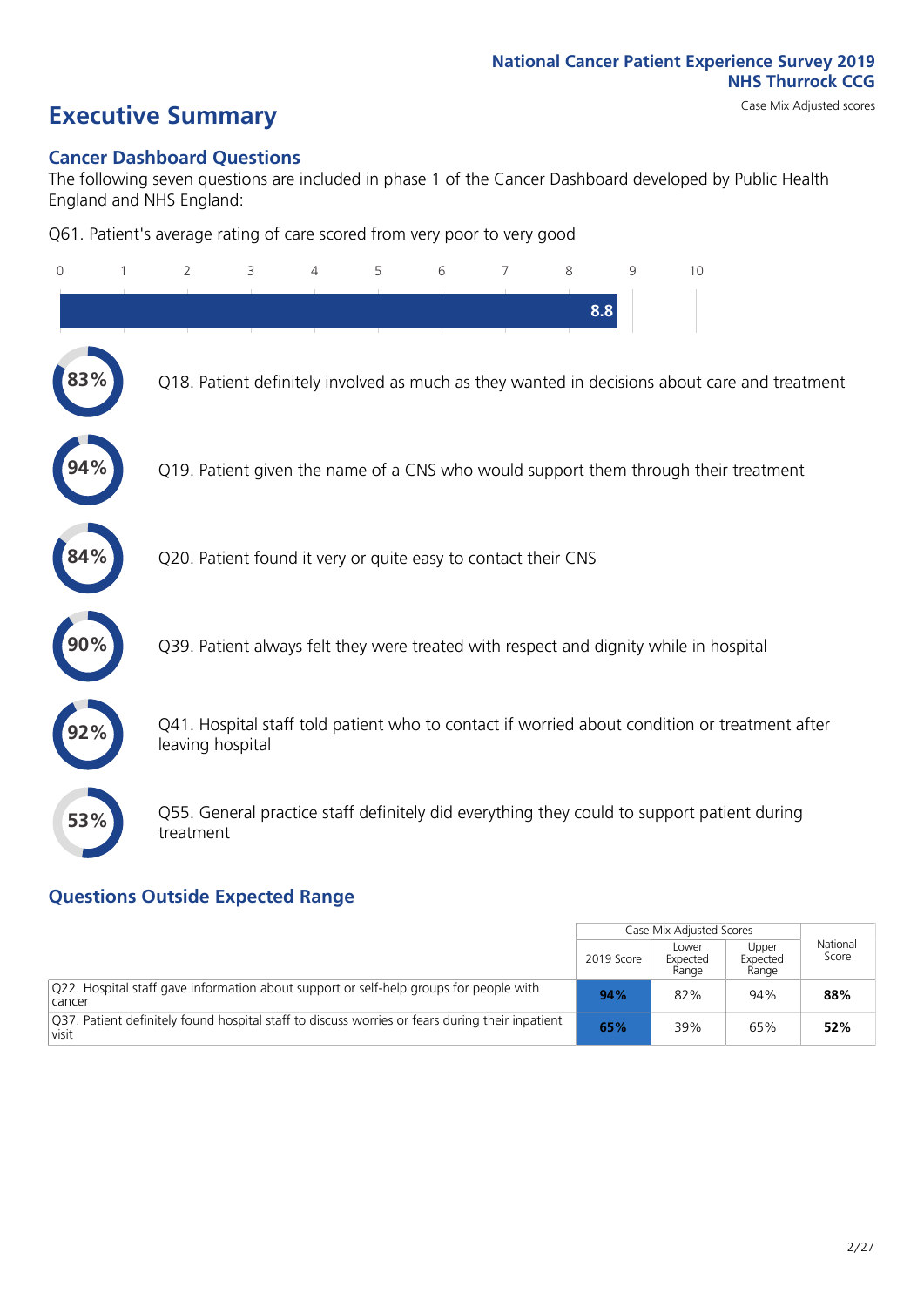# **Introduction**

The National Cancer Patient Experience Survey 2019 is the ninth iteration of the survey first undertaken in 2010. It has been designed to monitor national progress on cancer care; to provide information to drive local quality improvements; to assist commissioners and providers of cancer care; and to inform the work of the various charities and stakeholder groups supporting cancer patients.

The survey was overseen by a national Cancer Patient Experience Advisory Group. This Advisory Group set the principles and objectives of the survey programme and guided questionnaire development. The survey was commissioned and managed by NHS England. The survey provider, Picker, is responsible for designing, running and analysing the survey.

The 2019 survey involved 143 NHS Trusts. Out of 111,366 people, 67,858 people responded to the survey, yielding a response rate of 61%.

# **Methodology**

#### **Eligibility, eldwork and survey methods**

The sample for the survey included all adult (aged 16 and over) NHS patients, with a confirmed primary diagnosis of cancer, discharged from an NHS Trust after an inpatient episode or day case attendance for cancer related treatment in the months of April, May and June 2019. The fieldwork for the survey was undertaken between December 2019 and March 2020.

As in the previous four years, the survey used a mixed mode methodology. Questionnaires were sent by post, with two reminders where necessary, but also included an option to complete the questionnaire online. A Freephone helpline and email was available for respondents to opt out, ask questions about the survey, enable them to complete their questionnaire over the phone and provide access to a translation and interpreting facility for those whose first language was not English.

#### **Case-mix adjustment**

Both unadjusted and adjusted scores are presented in this report. Case-mix adjusted scores allows us to account for the impact that differing patient populations might have on results. By using the case-mix adjusted estimates we can obtain a greater understanding of how a CCG is performing given their patient population. The factors taken into account in this case-mix adjustment are gender, age, ethnic group, deprivation, and tumour group.

#### **Scoring methodology**

Fifty-two questions from the questionnaire are scored as these questions relate directly to patient experience. For all but one question (Q61), scores are presented as the percentage of positive responses out of all scored responses. For Q61, respondents rate their overall care on a scale of 0 to 10, of which the average was calculated for this question's presented score. The percentages in this report have been rounded to the nearest percentage point. Therefore, in some cases the figures do not appear to add up to 100%.

#### **Statistical significance**

In the reporting of 2019 results, appropriate statistical tests have been undertaken to identify unadjusted scores for which the change over time is 'statistically significant'. Thirty-seven scored questions in 2019 have been compared with those of 2018 and a statistically significant change between the two years has been reported where identified.

For the scored questions that are comparable beyond 2018, statistically significant change over the five years has also been reported where identified. A statistically significant difference means that the change in the result is very unlikely to have occurred by sampling variation.

#### **Suppression**

#### **Question-level suppression**

For scores where the base size per question is  $<$ 21, the score will be suppressed and replaced with an asterisk (\*). The base size will include neutral response options.

#### **Double suppression**

If any group within a particular sub-group breakdown (such as the tumour group breakdown) has <21 responses, then the figure for this particular group is suppressed and replaced with an asterisk (\*). If there is only one group within the sub-group breakdown that has <21 respondents, and is therefore suppressed, the group with the next lowest number of respondents is also supressed and replaced with an asterisk (\*) (regardless if it is greater than or less than 21).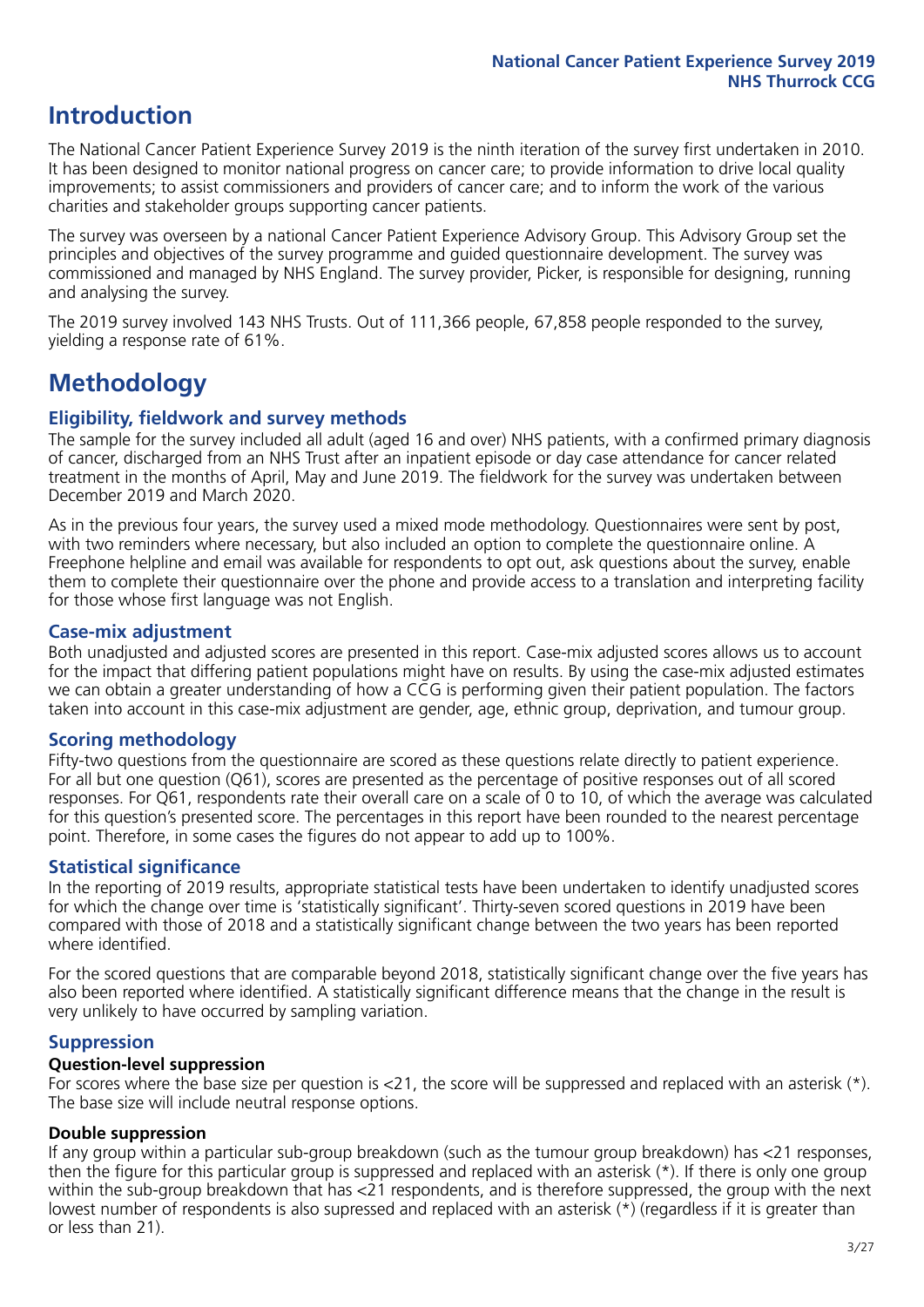# **Understanding the results**

This report shows how this CCG scored for each question in the survey, compared with national results and previous year's results. It is aimed at helping individual CCGs to understand their performance and identify areas for local improvement. Below is a description of the type of results presented within this report and how to understand them.

#### **Expected range charts**

The expected range charts in this report show a bar with the lowest and highest score received for each question nationally. Within this bar, an expected range is given (in grey) and a black diamond represents the actual score for this CCG.

CCGs whose score is above the upper limit of the expected range (in the dark blue) are positive outliers, with a score statistically significantly higher than the national mean. This indicates that the CCG performs better than what CCGs of the same size and demographics are expected to perform. The opposite is true if the score is below the lower limit of the expected range (in the light blue); these are negative outliers. For scores within the expected range (in the grey), the score is what we would expect given the CCG's size and demographics.

#### **Comparability tables**

The comparability tables show the 2018 and 2019 unadjusted scores for this CCG for each scored question. If there is a significant change from 2018 and 2019 or overall from 2015 to 2019, an arrow will be presented for the direction of change. The adjusted 2019 score will also be presented for each scored question along with the lower and upper expected range and national score. Scores above the upper limit of the expected range will be highlighted dark blue, scores below the lower limit of the expected range will be highlighted light blue, and scores within the lower and upper limit of the expected ranges will be highlighted grey.

#### **Tumour type tables**

The tumour type tables show the unadjusted scores for each scored question for each of the 13 tumour groups. The national score for that tumour group is also shown. Unadjusted scores for the same tumour type across different CCGs may not be comparable, as they do not account for the impact that differing patient populations might have on results. Central nervous system is abbreviated as 'CNS' and lower gastrointestinal tract is abbreviated as 'LGT' throughout this report.

#### **Year on year charts**

The year on year charts show five columns representing the unadjusted scores of the last five years (2015, 2016, 2017, 2018 and 2019) for each scored question.

#### **Notes on specific questions**

Following the development phase of the 2019 survey, several changes were made to the questionnaire. Six scored questions were amended (Q5, Q18, Q30, Q35, Q56 and Q60) and one non-scored question (Q29) was amended that impacted the comparability of questions Q30 to Q41. Of all questions changed or impacted by change, only Q60 is presented with historical comparisons; though the results should be interpreted with caution.

#### **Unadjusted data and case-mix adjusted data**

Unadjusted data should be used to see the actual responses from patients relating to the CCG. Case-mix adjusted data, together with expected ranges, should be used to understand whether the results are significantly higher or lower than national results taking account of the patient mix.

### **Further information**

This research was carried out in accordance with the international standard for organisations conducting social research (accreditation to ISO20252:2012; certificate number GB08/74322). The 2019 survey data has been produced and published in line with the Code of Practice for Official Statistics.

For more information on the methodology, please see the Technical Document. It can be viewed along with the 2019 questionnaire and survey quidance on the website at [www.ncpes.co.uk](https://www.ncpes.co.uk/supporting-documents). For all other outputs at National, Trust, CCG and Cancer Alliance level, please see the PDF reports, Excel tables and dashboards at [www.ncpes.co.uk.](https://www.ncpes.co.uk/current-results)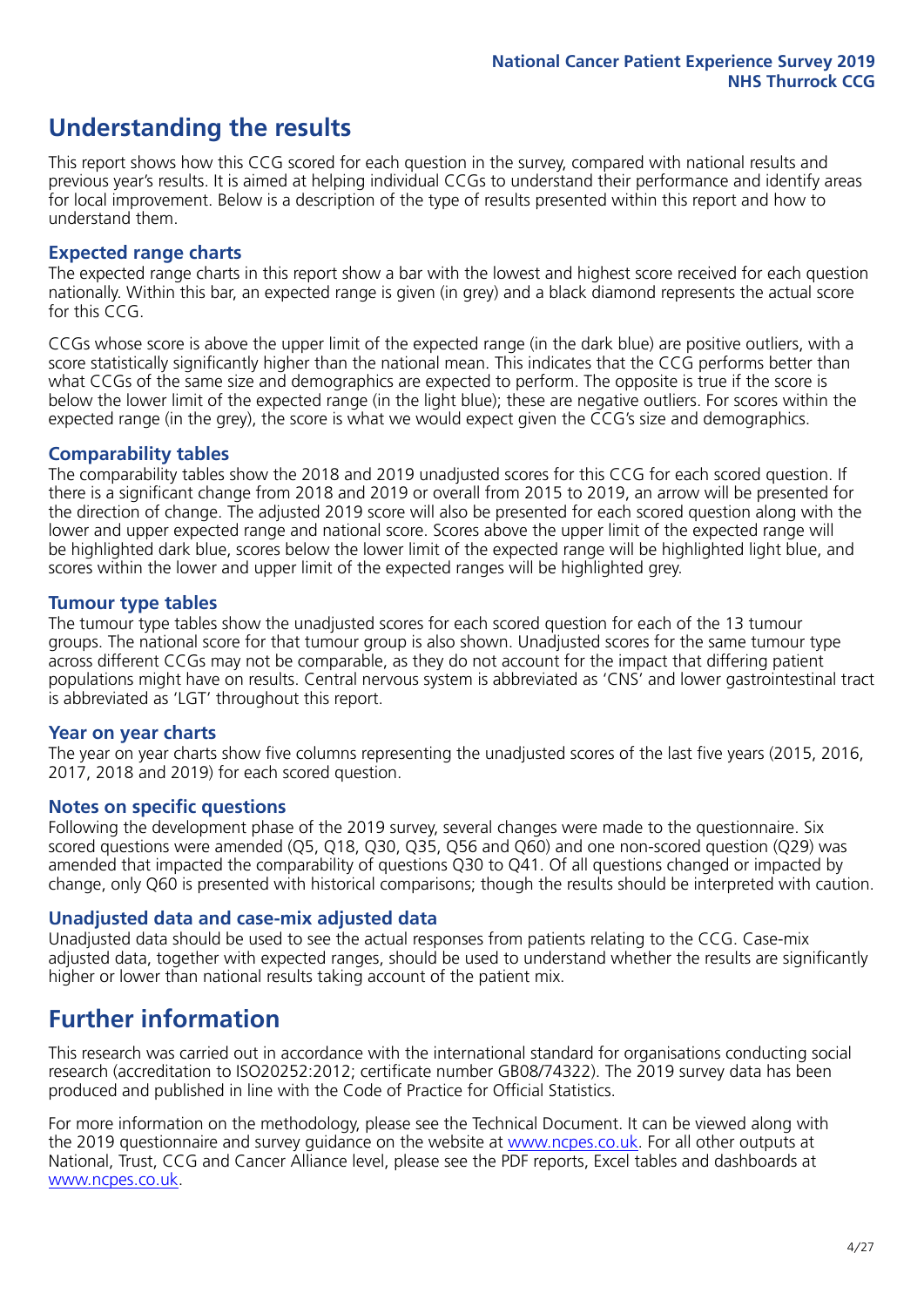### **Response Rate**

#### **Overall Response Rate**

152 patients responded out of a total of 273 patients, resulting in a response rate of 56%.

|          | Sample Size | Adjusted<br>Sample | Completed | Response Rate |
|----------|-------------|--------------------|-----------|---------------|
| CCG      | 306         | 273                | 152       | 56%           |
| National | 119,855     | 111.366            | 67,858    | 61%           |

#### **Respondents by Survey Type**

|                            | Number of<br>Respondents |
|----------------------------|--------------------------|
| Online                     | 16                       |
| Paper                      | 136                      |
| Phone                      |                          |
| <b>Translation Service</b> |                          |

#### **Respondents by Tumour Group**

|                      | Number of<br>Respondents |
|----------------------|--------------------------|
| <b>Brain / CNS</b>   | 1                        |
| <b>Breast</b>        | 39                       |
| Colorectal / LGT     | 15                       |
| Gynaecological       | 5                        |
| Haematological       | 23                       |
| <b>Head and Neck</b> | 4                        |
| Lung                 | 13                       |
| Prostate             | 8                        |
| Sarcoma              | $\overline{2}$           |
| Skin                 | 3                        |
| <b>Upper Gastro</b>  | 5                        |
| Urological           | 13                       |
| Other                | 21                       |

#### **Respondents by Age and Gender**

Respondents year of birth has been used to determine age. This information has been amalgamated into 8 age bands. The age and gender distribution for the CCG was as follows:

|        | Age 16-24 | Age 25-34 | Age 35-44 | Age 45-54 | Age 55-64 | Age 65-74 | Age 75-84 | Age 85+ | Total |
|--------|-----------|-----------|-----------|-----------|-----------|-----------|-----------|---------|-------|
| Male   |           |           |           |           | 16        | 24        |           |         | 67    |
| Female |           |           |           |           | 20        | 35        | 14        |         | 85    |
| Total  |           |           | 4         | 16        | 36        | 59        | 3         |         | 152   |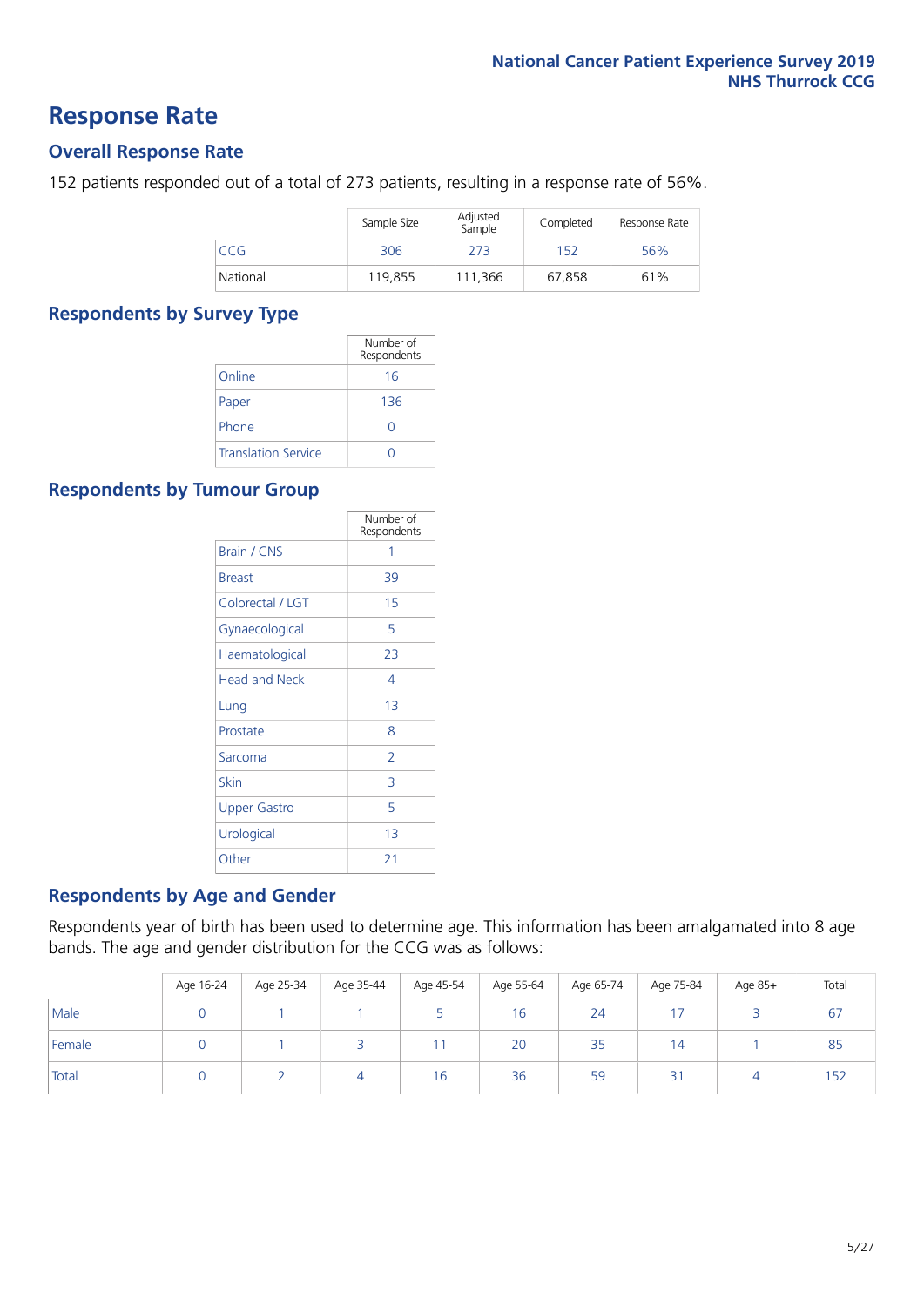# **Expected Range Charts**

| Lower Expected Range<br>Average                                                                                                                                 |       |     | Upper Expected Range |     |         |     |     |     | Case Mix Adjusted Score |                 |
|-----------------------------------------------------------------------------------------------------------------------------------------------------------------|-------|-----|----------------------|-----|---------|-----|-----|-----|-------------------------|-----------------|
| <b>SEEING YOUR GP</b><br>Q1. Saw GP once or twice before being told they needed to go to<br>hospital<br>Q2. Patient thought they were seen as soon as necessary | 0%    | 10% | 20%                  | 30% | 40%     | 50% | 60% | 70% | 80%<br>84%<br>83%       | 90% 100%        |
| <b>DIAGNOSTIC TESTS</b><br>Q5. Received all the information needed about the test                                                                               | $0\%$ | 10% | 20%                  |     | 30% 40% | 50% | 60% | 70% | 80%                     | 90% 100%<br>97% |
| Q6. The length of time waiting for the test to be done was about<br>right<br>Q7. Test results explained in completely understandable way                        |       |     |                      |     |         |     |     |     | 90%<br>78%              |                 |
|                                                                                                                                                                 |       |     |                      |     |         |     |     |     |                         |                 |
| <b>FINDING OUT WHAT WAS WRONG WITH YOU</b><br>Q10. Patient told they could bring a family member or friend when<br>first told they had cancer                   | 0%    | 10% | 20%                  | 30% | 40%     | 50% | 60% | 70% | 80%<br>79%              | 90% 100%        |
| Q11. Patient felt they were told sensitively that they had cancer                                                                                               |       |     |                      |     |         |     |     |     | 84%                     |                 |
| Q12. Patient completely understood the explanation of what was<br>wrong                                                                                         |       |     |                      |     |         |     |     | 72% | 77%                     |                 |
| Q13. Patient given easy to understand written information about<br>the type of cancer they had                                                                  |       |     |                      |     |         |     |     |     |                         |                 |
| <b>DECIDING THE BEST TREATMENT FOR YOU</b>                                                                                                                      | 0%    | 10% | 20%                  | 30% | 40%     | 50% | 60% | 70% | 80%                     | 90% 100%        |
| Q14. Patient felt that treatment options were completely explained                                                                                              |       |     |                      |     |         |     |     |     | 88%                     |                 |
| Q15. Patient felt possible side effects were definitely explained in<br>an understandable way                                                                   |       |     |                      |     |         |     |     |     | 76%                     |                 |
| Q16. Patient definitely given practical advice and support in dealing<br>with side effects of treatment                                                         |       |     |                      |     |         |     |     | 65% |                         |                 |
| Q17. Patient definitely told about side effects that could affect<br>them in the future                                                                         |       |     |                      |     |         |     | 59% |     |                         |                 |
| Q18. Patient definitely involved as much as they wanted in<br>decisions about care and treatment                                                                |       |     |                      |     |         |     |     |     | 83%                     |                 |
| <b>CLINICAL NURSE SPECIALIST (CNS)</b>                                                                                                                          | 0%    | 10% | 20%                  | 30% | 40%     | 50% | 60% | 70% | 80%                     | 90% 100%        |
| Q19. Patient given the name of a CNS who would support them<br>through their treatment                                                                          |       |     |                      |     |         |     |     |     |                         | 94%             |
| Q20. Patient found it very or quite easy to contact their CNS                                                                                                   |       |     |                      |     |         |     |     |     | 84%                     |                 |
| Q21. Patient got understandable answers to important questions<br>all or most of the time                                                                       |       |     |                      |     |         |     |     |     | 87%                     |                 |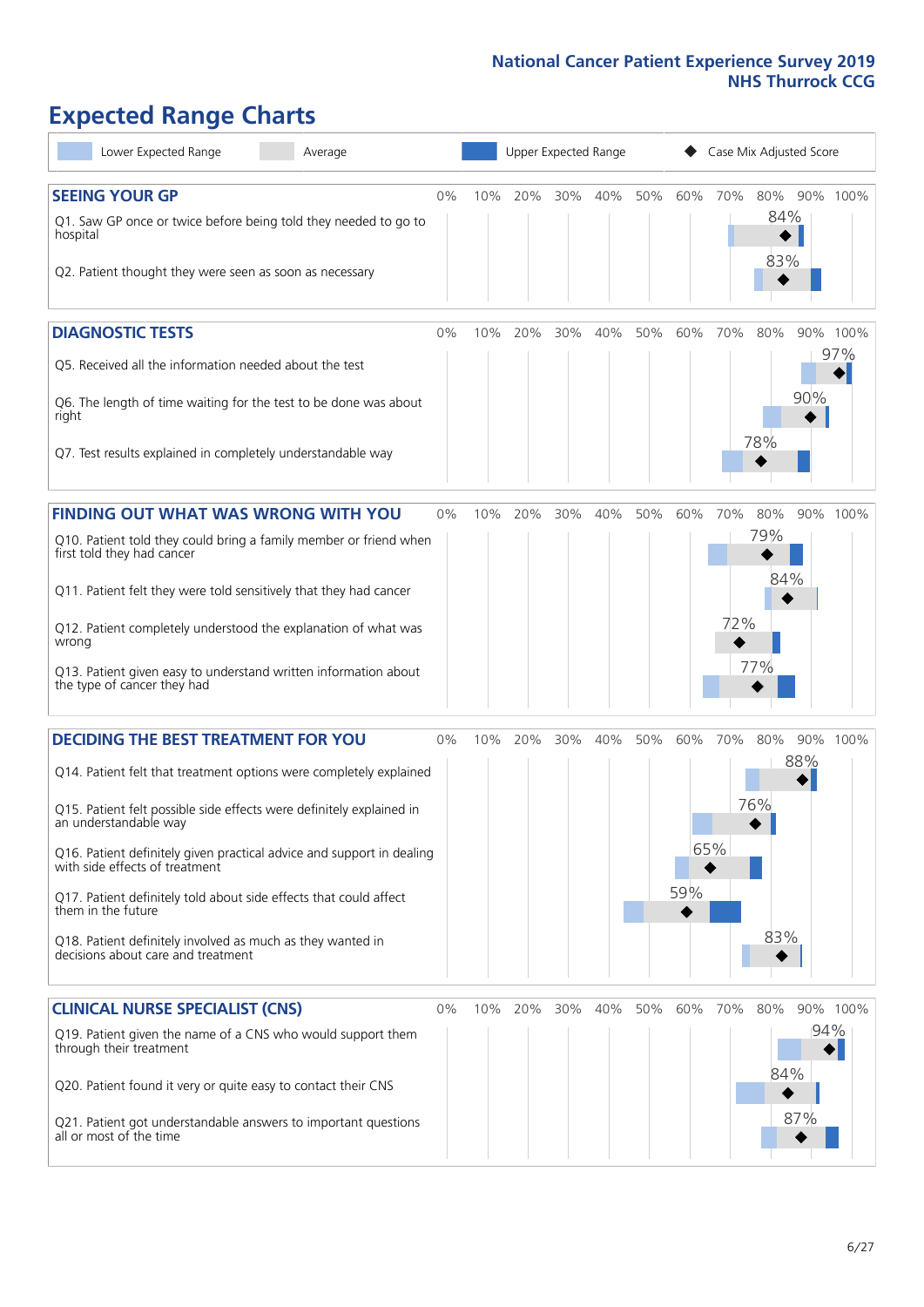# **Expected Range Charts**

| Lower Expected Range<br>Average                                                                                                           |    |     |     |     | Upper Expected Range |     |     |     |     | Case Mix Adjusted Score |     |
|-------------------------------------------------------------------------------------------------------------------------------------------|----|-----|-----|-----|----------------------|-----|-----|-----|-----|-------------------------|-----|
| <b>SUPPORT FOR PEOPLE WITH CANCER</b><br>Q22. Hospital staff gave information about support or self-help<br>groups for people with cancer | 0% | 10% | 20% | 30% | 40%                  | 50% | 60% | 70% | 80% | 90% 100%<br>94%         |     |
| Q23. Hospital staff discussed or gave information about the impact<br>cancer could have on day to day activities                          |    |     |     |     |                      |     |     |     |     | 87%                     |     |
| Q24. Hospital staff gave information on getting financial help or<br>possible benefits                                                    |    |     |     |     |                      |     |     | 72% |     |                         |     |
| Q25. Hospital staff told patient they could get free prescriptions                                                                        |    |     |     |     |                      |     |     |     |     | 86%                     |     |
| <b>OPERATIONS</b>                                                                                                                         | 0% | 10% | 20% | 30% | 40%                  | 50% | 60% | 70% | 80% | 90% 100%                |     |
| Q27. Beforehand, patient had all the information needed about the<br>operation                                                            |    |     |     |     |                      |     |     |     |     |                         | 97% |
| Q28. Afterwards, staff completely explained how operation had<br>gone in understandable way                                               |    |     |     |     |                      |     |     |     | 84% |                         |     |
| <b>HOSPITAL CARE AS AN INPATIENT</b>                                                                                                      | 0% | 10% | 20% | 30% | 40%                  | 50% | 60% | 70% | 80% | 90% 100%                |     |
| Q30. Hospital staff didn't talk in front of patient as if patient wasn't<br>there                                                         |    |     |     |     |                      |     |     |     | 80% |                         |     |
| Q31. Patient had confidence and trust in all doctors treating them                                                                        |    |     |     |     |                      |     |     |     |     | 89%                     |     |
| Q32. Patient's family or someone close definitely felt able to talk to<br>a doctor                                                        |    |     |     |     |                      |     |     |     | 76% |                         |     |
| Q33. Patient had confidence and trust in all the ward nurses<br>treating them                                                             |    |     |     |     |                      |     |     |     | 77% |                         |     |
| Q34. Patient thought there were always or nearly always enough<br>nurses on duty to care for them                                         |    |     |     |     |                      |     |     | 70% |     |                         |     |
| Q35. All hospital staff asked patient what name they prefer to be<br>called by                                                            |    |     |     |     |                      |     |     | 69% |     |                         |     |
| Q36. Patient always given enough privacy when discussing<br>condition or treatment                                                        |    |     |     |     |                      |     |     |     |     | 88%                     |     |
| Q37. Patient definitely found hospital staff to discuss worries or<br>fears during their inpatient visit                                  |    |     |     |     |                      |     | 65% |     |     |                         |     |
| Q38. Hospital staff definitely did everything they could to help<br>control pain                                                          |    |     |     |     |                      |     |     |     |     | 85%                     |     |
| Q39. Patient always felt they were treated with respect and dignity<br>while in hospital                                                  |    |     |     |     |                      |     |     |     |     | 90%                     |     |
| Q40. Patient given clear written information about what should or<br>should not do after leaving hospital                                 |    |     |     |     |                      |     |     |     | 84% |                         |     |
| Q41. Hospital staff told patient who to contact if worried about<br>condition or treatment after leaving hospital                         |    |     |     |     |                      |     |     |     |     | 92%                     |     |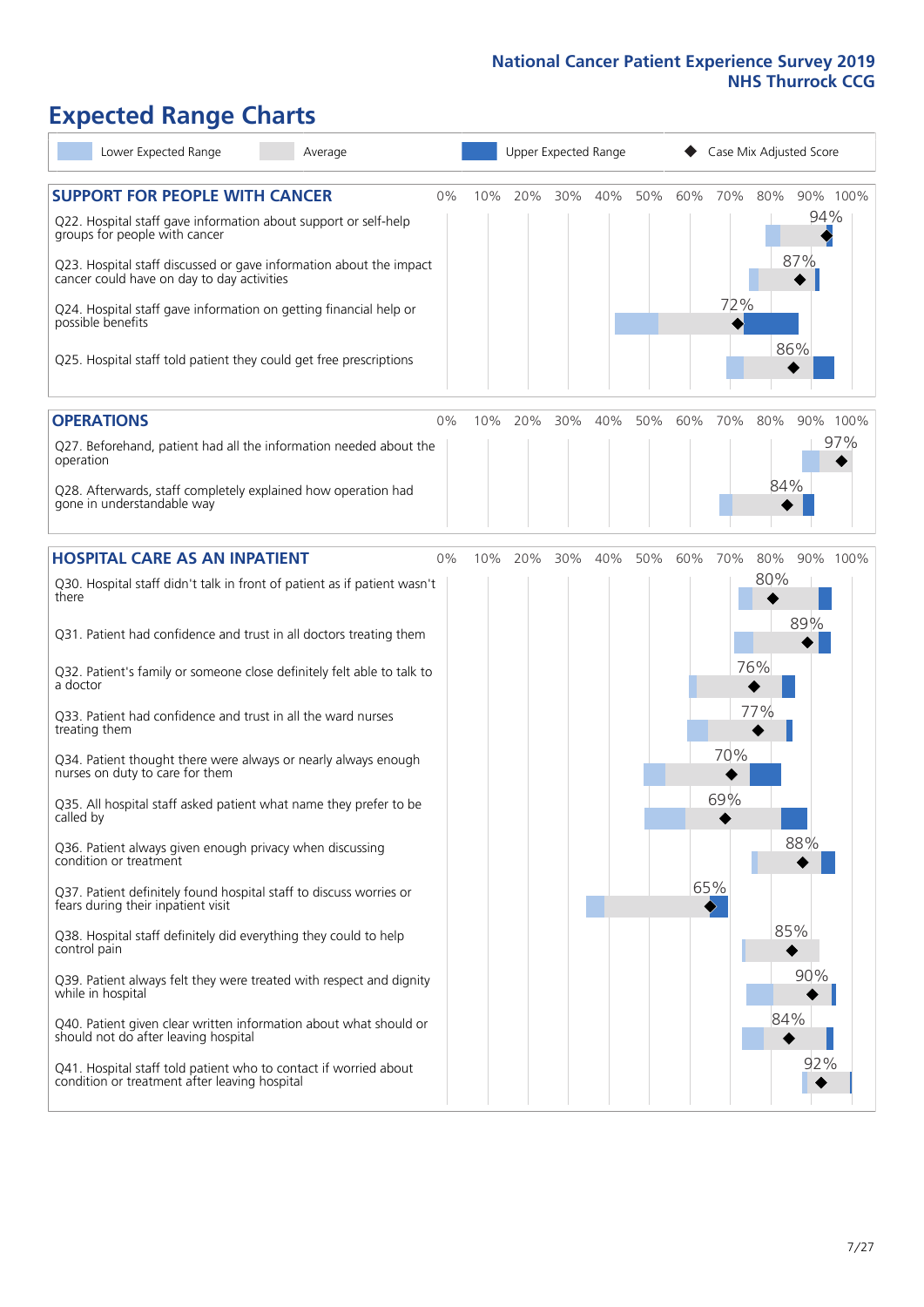# **Expected Range Charts**

| Lower Expected Range<br>Average                                                                                                                                                                                                                                                                                                                                                                                                                                                                                                                                                                                                                                                                        |       |     |     | Upper Expected Range |            |            |            | Case Mix Adjusted Score  |            |          |                 |
|--------------------------------------------------------------------------------------------------------------------------------------------------------------------------------------------------------------------------------------------------------------------------------------------------------------------------------------------------------------------------------------------------------------------------------------------------------------------------------------------------------------------------------------------------------------------------------------------------------------------------------------------------------------------------------------------------------|-------|-----|-----|----------------------|------------|------------|------------|--------------------------|------------|----------|-----------------|
| <b>HOSPITAL CARE AS A DAY PATIENT / OUTPATIENT 0%</b><br>Q43. Patient definitely found hospital staff to discuss worries or<br>fears during their outpatient or day case visit<br>Q44. Cancer doctor had the right documents at patient's last<br>outpatient appointment<br>Q46. Beforehand patient completely had all information needed<br>about radiotherapy treatment<br>Q47. Patient completely given understandable information about<br>whether radiotherapy was working<br>Q49. Beforehand patient completely had all information needed<br>about chemotherapy treatment<br>Q50. Patient given enough information about whether<br>chemotherapy was working in a completely understandable way |       | 10% | 20% | 30%                  | 40%        | 50%        | 60%        | 70%<br>72%<br>73%<br>71% | 80%<br>81% | 87%      | 90% 100%<br>97% |
| <b>HOME CARE AND SUPPORT</b><br>Q51. Hospital staff definitely gave family or someone close all the<br>information needed to help care at home<br>Q52. Patient definitely given enough support from health or social<br>services during treatment<br>Q53. Patient definitely given enough support from health or social<br>services after treatment                                                                                                                                                                                                                                                                                                                                                    | 0%    | 10% | 20% | 30%                  | 40%<br>36% | 50%<br>53% | 60%<br>60% | 70%                      | 80%        |          | 90% 100%        |
| <b>CARE FROM YOUR GENERAL PRACTICE</b><br>Q54. GP given enough information about patient's condition and<br>treatment<br>Q55. General practice staff definitely did everything they could to<br>support patient during treatment                                                                                                                                                                                                                                                                                                                                                                                                                                                                       | 0%    | 10% | 20% | 30%                  | 40%        | 50%<br>53% | 60%        | 70%                      | 80%        | 94%      | 90% 100%        |
| <b>YOUR OVERALL NHS CARE</b><br>Q56. Different people treating and caring for patient always work<br>well together to give best possible care<br>Q57. Patient given a care plan<br>Q58. Overall the administration of care was good or very good<br>Q59. Patient felt length of time for attending clinics and<br>appointments for cancer was about right<br>Q60. Someone discussed with patient whether they would like to<br>take part in cancer research                                                                                                                                                                                                                                            | $0\%$ | 10% | 20% | 30%<br>27%           | 40%<br>36% | 50%        | 60%        | 70%<br>73%<br>69%        | 80%        | 89%      | 90% 100%        |
| Q61. Patient's average rating of care scored from very poor to very<br>good                                                                                                                                                                                                                                                                                                                                                                                                                                                                                                                                                                                                                            | 0     |     | 2   | 3                    | 4          | 5          | 6          |                          | 8          | 9<br>8.8 | 10              |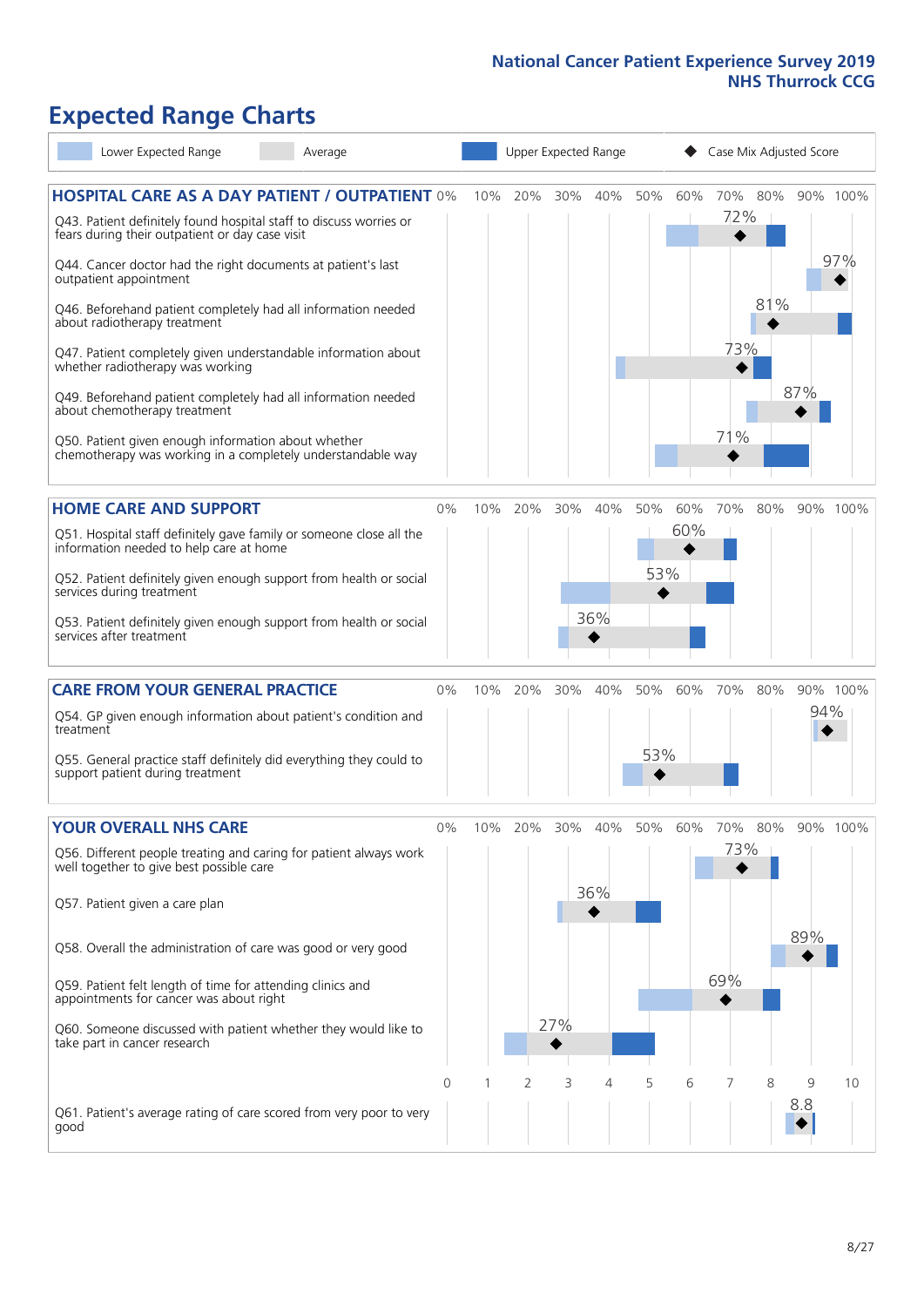# **Comparability Tables**

\* Indicates where a score has been suppressed because there are less than 21 responses.

\*\* No score available for 2018.

 $\triangle$  or  $\nabla$ 

Change 2018-2019: Indicates where 2019 score is significantly higher or lower than 2018 score Change Overall: Indicates significant change overall (2015, 2016, 2017, 2018 and 2019).

Adjusted Score below Lower Expected Range Adjusted Score between Upper and Lower Expected Ranges Adjusted Score above Upper

Expected Range

|                                                                             |           |               | Unadjusted Scores |               |                                             |         |               | Case Mix Adjusted Scores |                                     |                   |
|-----------------------------------------------------------------------------|-----------|---------------|-------------------|---------------|---------------------------------------------|---------|---------------|--------------------------|-------------------------------------|-------------------|
|                                                                             | 2018<br>n | 2018<br>Score | 2019<br>n         | 2019<br>Score | $\sqrt{Change} Change $<br>$2018 -$<br>2019 | Overall | 2019<br>Score | Lower<br>Range           | Upper<br>Expected Expected<br>Range | National<br>Score |
| <b>SEEING YOUR GP</b>                                                       |           |               |                   |               |                                             |         |               |                          |                                     |                   |
| Q1. Saw GP once or twice before being told they needed to go<br>to hospital | 107       | 80%           | 103               | 84%           |                                             |         | 84%           | 71%                      | 87%                                 | 79%               |
| Q2. Patient thought they were seen as soon as necessary                     | 147       | 87%           | 151               | 83%           |                                             |         | 83%           | 78%                      | 90%                                 | 84%               |
| <b>DIAGNOSTIC TESTS</b>                                                     |           |               |                   |               |                                             |         |               |                          |                                     |                   |

| O5. Received all the information needed about the test                    | $**$ | **  | '3  | 97% |  | 97% | 91% | 99% | 95% |
|---------------------------------------------------------------------------|------|-----|-----|-----|--|-----|-----|-----|-----|
| Q6. The length of time waiting for the test to be done was<br>about right | l 30 | 89% | 134 | 90% |  | 90% | 83% | 94% | 88% |
| Q7. Test results explained in completely understandable way               | 3.   | 85% | 132 | 77% |  | 78% | 73% | 87% | 80% |

| <b>FINDING OUT WHAT WAS WRONG WITH YOU</b>                                                      |     |     |                        |     |     |     |     |     |
|-------------------------------------------------------------------------------------------------|-----|-----|------------------------|-----|-----|-----|-----|-----|
| Q10. Patient told they could bring a family member or friend<br>when first told they had cancer | 131 | 69% | 38                     | 79% | 79% | 69% | 85% | 77% |
| Q11. Patient felt they were told sensitively that they had cancer                               | 147 | 84% | 50                     | 84% | 84% | 80% | 91% | 86% |
| Q12. Patient completely understood the explanation of what<br>was wrong                         | 148 | 74% | 50                     | 72% | 72% | 66% | 80% | 73% |
| Q13. Patient given easy to understand written information<br>about the type of cancer they had  | 128 | 73% | $\mathcal{A}^{\prime}$ | 76% | 77% | 67% | 82% | 74% |

| <b>DECIDING THE BEST TREATMENT FOR YOU</b>                                                              |      |      |     |     |  |     |     |     |     |
|---------------------------------------------------------------------------------------------------------|------|------|-----|-----|--|-----|-----|-----|-----|
| Q14. Patient felt that treatment options were completely<br>explained                                   | 133  | 83%  | 131 | 88% |  | 88% | 77% | 90% | 83% |
| Q15. Patient felt possible side effects were definitely explained<br>in an understandable way           | 137  | 83%  | 147 | 76% |  | 76% | 66% | 80% | 73% |
| Q16. Patient definitely given practical advice and support in<br>dealing with side effects of treatment | 136  | 69%  | 147 | 65% |  | 65% | 60% | 75% | 67% |
| Q17. Patient definitely told about side effects that could affect<br>them in the future                 | 133  | 59%  | 143 | 59% |  | 59% | 49% | 65% | 57% |
| Q18. Patient definitely involved as much as they wanted in<br>decisions about care and treatment        | $**$ | $**$ | 148 | 82% |  | 83% | 75% | 87% | 81% |

| <b>CLINICAL NURSE SPECIALIST (CNS)</b>                                                    |     |     |     |     |     |     |     |     |
|-------------------------------------------------------------------------------------------|-----|-----|-----|-----|-----|-----|-----|-----|
| Q19. Patient given the name of a CNS who would support them<br>through their treatment    | 135 | 95% | 147 | 95% | 94% | 88% | 97% | 92% |
| Q20. Patient found it very or quite easy to contact their CNS                             | 113 | 84% | 126 | 84% | 84% | 78% | 91% | 85% |
| Q21. Patient got understandable answers to important<br>questions all or most of the time | 108 | 85% | 117 | 87% | 87% | 81% | 93% | 87% |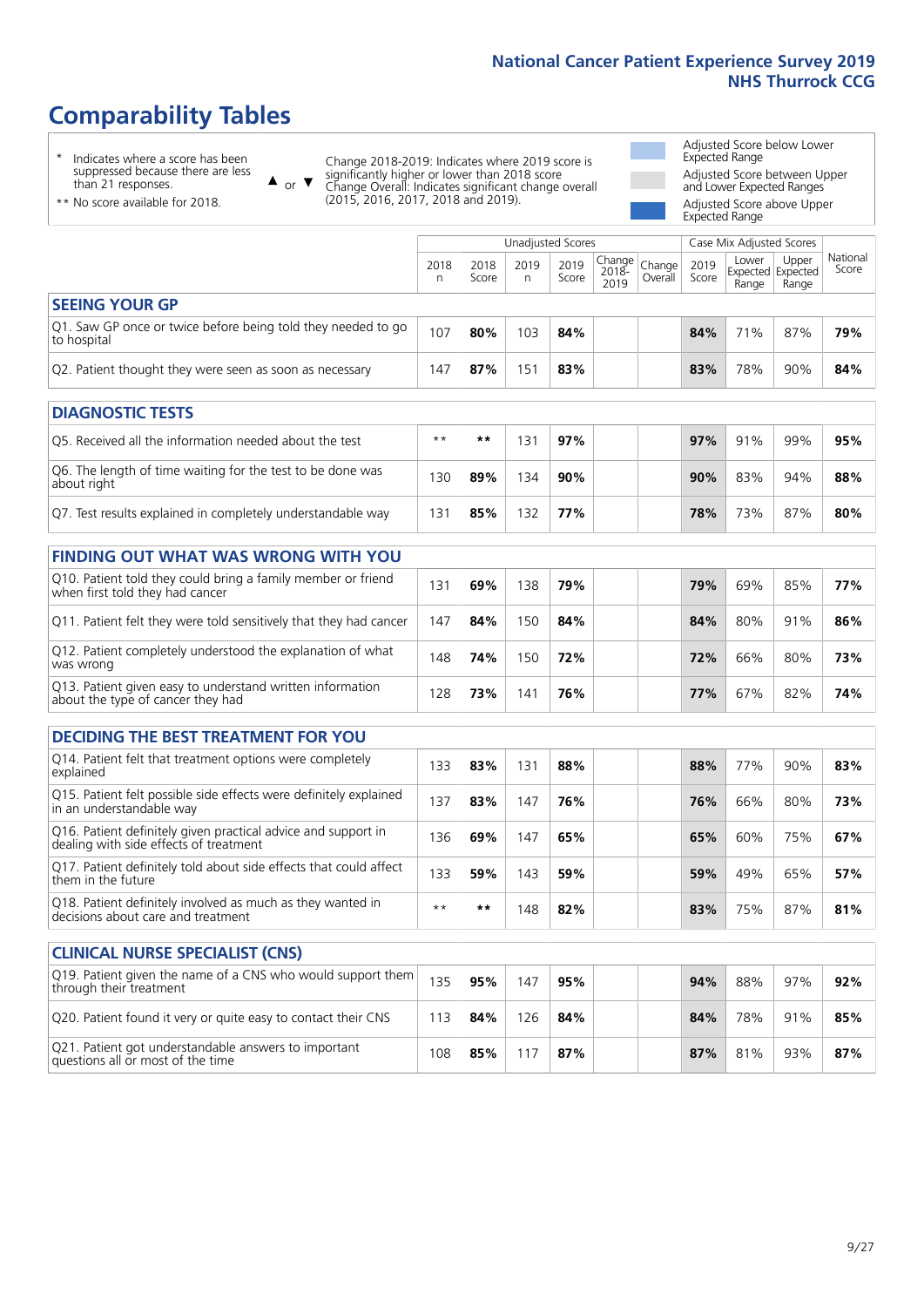# **Comparability Tables**

\* Indicates where a score has been suppressed because there are less than 21 responses.

\*\* No score available for 2018.

 $\triangle$  or  $\nabla$ 

Change 2018-2019: Indicates where 2019 score is significantly higher or lower than 2018 score Change Overall: Indicates significant change overall (2015, 2016, 2017, 2018 and 2019).

Adjusted Score below Lower Expected Range Adjusted Score between Upper and Lower Expected Ranges Adjusted Score above Upper Expected Range

|                                                                                                                   |              |               | Unadjusted Scores |               |                         |                   |               | Case Mix Adjusted Scores            |                |                   |
|-------------------------------------------------------------------------------------------------------------------|--------------|---------------|-------------------|---------------|-------------------------|-------------------|---------------|-------------------------------------|----------------|-------------------|
|                                                                                                                   | 2018<br>n    | 2018<br>Score | 2019<br>n.        | 2019<br>Score | Change<br>2018-<br>2019 | Change<br>Overall | 2019<br>Score | Lower<br>Expected Expected<br>Range | Upper<br>Range | National<br>Score |
| <b>SUPPORT FOR PEOPLE WITH CANCER</b>                                                                             |              |               |                   |               |                         |                   |               |                                     |                |                   |
| Q22. Hospital staff gave information about support or self-help<br>groups for people with cancer                  | 111          | 91%           | 125               | 94%           |                         | ▲                 | 94%           | 82%                                 | 94%            | 88%               |
| Q23. Hospital staff discussed or gave information about the<br>impact cancer could have on day to day activities  | 97           | 85%           | 107               | 87%           |                         |                   | 87%           | 77%                                 | 91%            | 84%               |
| Q24. Hospital staff gave information on getting financial help or<br>possible benefits                            | 73           | 67%           | 83                | 72%           |                         |                   | 72%           | 52%                                 | 73%            | 63%               |
| Q25. Hospital staff told patient they could get free prescriptions                                                | 62           | 81%           | 77                | 86%           |                         |                   | 86%           | 73%                                 | 91%            | 82%               |
| <b>OPERATIONS</b>                                                                                                 |              |               |                   |               |                         |                   |               |                                     |                |                   |
| Q27. Beforehand, patient had all the information needed about<br>the operation                                    | 66           | 95%           | 83                | 98%           |                         |                   | 97%           | 92%                                 | 100%           | 96%               |
| Q28. Afterwards, staff completely explained how operation had<br>gone in understandable way                       | 65           | 78%           | 82                | 84%           |                         |                   | 84%           | 70%                                 | 88%            | 79%               |
| <b>HOSPITAL CARE AS AN INPATIENT</b>                                                                              |              |               |                   |               |                         |                   |               |                                     |                |                   |
| Q30. Hospital staff didn't talk in front of patient as if patient<br>wasn't there                                 | $* *$        | $***$         | 77                | 81%           |                         |                   | 80%           | 75%                                 | 92%            | 84%               |
| Q31. Patient had confidence and trust in all doctors treating<br>them                                             | $\star\star$ | $***$         | 80                | 89%           |                         |                   | 89%           | 76%                                 | 92%            | 84%               |
| Q32. Patient's family or someone close definitely felt able to talk<br>to a doctor                                | $* *$        | $***$         | 70                | 76%           |                         |                   | 76%           | 62%                                 | 83%            | 72%               |
| Q33. Patient had confidence and trust in all the ward nurses<br>treating them                                     | $\star\star$ | $***$         | 80                | 76%           |                         |                   | 77%           | 65%                                 | 84%            | 74%               |
| Q34. Patient thought there were always or nearly always<br>enough nurses on duty to care for them                 | $* *$        | $***$         | 80                | 70%           |                         |                   | 70%           | 54%                                 | 75%            | 64%               |
| Q35. All hospital staff asked patient what name they prefer to<br>be called by                                    | $**$         | $***$         | 79                | 68%           |                         |                   | 69%           | 59%                                 | 83%            | 71%               |
| Q36. Patient always given enough privacy when discussing<br>condition or treatment                                | $* *$        | $***$         | 80                | 88%           |                         |                   | 88%           | 77%                                 | 93%            | 85%               |
| Q37. Patient definitely found hospital staff to discuss worries or<br>fears during their inpatient visit          | $**$         | **            | 57                | 65%           |                         |                   | 65%           | 39%                                 | 65%            | 52%               |
| Q38. Hospital staff definitely did everything they could to help<br>control pain                                  | $* *$        | $***$         | 65                | 85%           |                         |                   | 85%           | 74%                                 | 92%            | 83%               |
| Q39. Patient always felt they were treated with respect and<br>dignity while in hospital                          | $\star\star$ | $***$         | 79                | 90%           |                         |                   | 90%           | 81%                                 | 95%            | 88%               |
| Q40. Patient given clear written information about what should<br>or should not do after leaving hospital         | $* *$        | $***$         | 77                | 84%           |                         |                   | 84%           | 78%                                 | 94%            | 86%               |
| Q41. Hospital staff told patient who to contact if worried about<br>condition or treatment after leaving hospital | $**$         | $***$         | 76                | 92%           |                         |                   | 92%           | 89%                                 | 99%            | 94%               |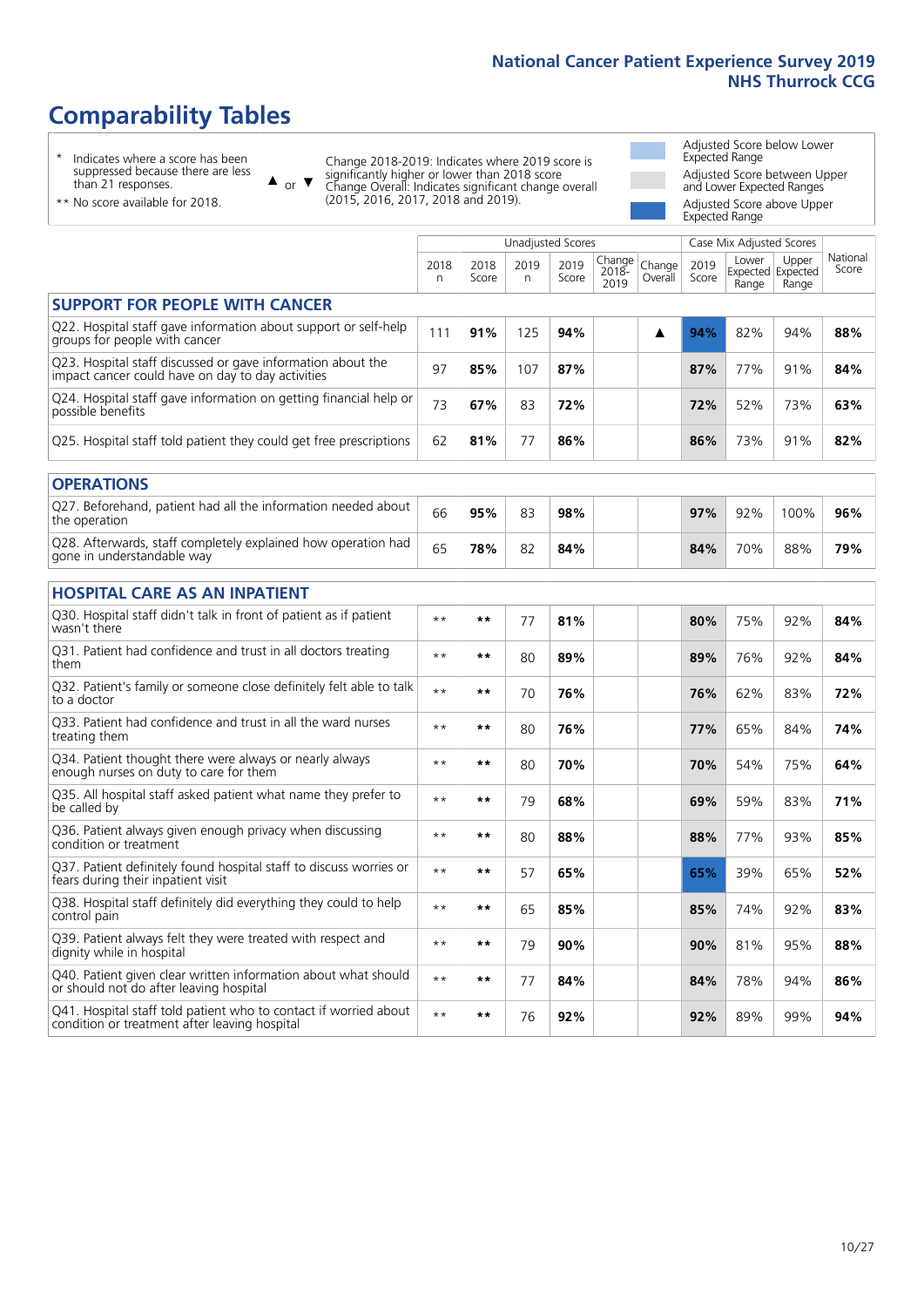# **Comparability Tables**

\* Indicates where a score has been suppressed because there are less than 21 responses.

\*\* No score available for 2018.

 $\triangle$  or  $\nabla$ 

Change 2018-2019: Indicates where 2019 score is significantly higher or lower than 2018 score Change Overall: Indicates significant change overall (2015, 2016, 2017, 2018 and 2019).

Adjusted Score below Lower Expected Range Adjusted Score between Upper and Lower Expected Ranges Adjusted Score above Upper Expected Range

|                                                                                                                       |           |               | <b>Unadjusted Scores</b> |               |                         |                   |               | Case Mix Adjusted Scores            |                |                   |
|-----------------------------------------------------------------------------------------------------------------------|-----------|---------------|--------------------------|---------------|-------------------------|-------------------|---------------|-------------------------------------|----------------|-------------------|
|                                                                                                                       | 2018<br>n | 2018<br>Score | 2019<br>$\mathsf{n}$     | 2019<br>Score | Change<br>2018-<br>2019 | Change<br>Overall | 2019<br>Score | Lower<br>Expected Expected<br>Range | Upper<br>Range | National<br>Score |
| <b>HOSPITAL CARE AS A DAY PATIENT / OUTPATIENT</b>                                                                    |           |               |                          |               |                         |                   |               |                                     |                |                   |
| Q43. Patient definitely found hospital staff to discuss worries or<br>fears during their outpatient or day case visit | 114       | 74%           | 115                      | 72%           |                         |                   | 72%           | 62%                                 | 79%            | 71%               |
| Q44. Cancer doctor had the right documents at patient's last<br>outpatient appointment                                | 129       | 92%           | 135                      | 97%           |                         |                   | 97%           | 92%                                 | 99%            | 96%               |
| Q46. Beforehand patient completely had all information needed<br>about radiotherapy treatment                         | 32        | 88%           | 44                       | 82%           |                         |                   | 81%           | 76%                                 | 97%            | 86%               |
| Q47. Patient completely given understandable information<br>about whether radiotherapy was working                    | 25        | 64%           | 37                       | 73%           |                         |                   | 73%           | 44%                                 | 76%            | 60%               |
| Q49. Beforehand patient completely had all information needed<br>about chemotherapy treatment                         | 72        | 86%           | 86                       | 87%           |                         |                   | 87%           | 77%                                 | 92%            | 84%               |
| Q50. Patient given enough information about whether<br>chemotherapy was working in a completely understandable way    | 65        | 66%           | 75                       | 71%           |                         |                   | 71%           | 57%                                 | 78%            | 68%               |
| <b>HOME CARE AND SUPPORT</b>                                                                                          |           |               |                          |               |                         |                   |               |                                     |                |                   |
| Q51. Hospital staff definitely gave family or someone close all<br>the information needed to help care at home        | 122       | 60%           | 124                      | 60%           |                         |                   | 60%           | 51%                                 | 68%            | 60%               |
| Q52. Patient definitely given enough support from health or<br>social services during treatment                       | 72        | 50%           | 83                       | 53%           |                         |                   | 53%           | 40%                                 | 64%            | 52%               |
| Q53. Patient definitely given enough support from health or<br>social services after treatment                        | 36        | 33%           | 42                       | 36%           |                         |                   | 36%           | 30%                                 | 60%            | 45%               |
| CARE FROM YOUR GENERAL PRACTICE                                                                                       |           |               |                          |               |                         |                   |               |                                     |                |                   |
| Q54. GP given enough information about patient's condition<br>and treatment                                           | 115       | 92%           | 126                      | 94%           |                         |                   | 94%           | 92%                                 | 99%            | 95%               |
| Q55. General practice staff definitely did everything they could<br>to support patient during treatment               | 90        | 59%           | 96                       | 52%           |                         |                   | 53%           | 48%                                 | 68%            | 58%               |
| <b>YOUR OVERALL NHS CARE</b>                                                                                          |           |               |                          |               |                         |                   |               |                                     |                |                   |
| Q56. Different people treating and caring for patient always                                                          | $***$     | $***$         | 148                      | 72%           |                         |                   |               |                                     | 80%            | 73%               |
| work well together to give best possible care                                                                         |           |               |                          |               |                         |                   | 73%           | 66%                                 |                |                   |
| Q57. Patient given a care plan                                                                                        | 115       | 38%           | 111                      | 36%           |                         |                   | 36%           | 29%                                 | 47%            | 38%               |
| Q58. Overall the administration of care was good or very good                                                         | 144       | 90%           | 150                      | 89%           |                         |                   | 89%           | 84%                                 | 94%            | 89%               |
| Q59. Patient felt length of time for attending clinics and<br>appointments for cancer was about right                 | 145       | 71%           | 151                      | 68%           |                         |                   | 69%           | 61%                                 | 78%            | 69%               |
| Q60. Someone discussed with patient whether they would like<br>to take part in cancer research                        | 140       | 19%           | 142                      | 27%           |                         |                   | 27%           | 20%                                 | 41%            | 30%               |
| Q61. Patient's average rating of care scored from very poor to<br>very good                                           | 145       | 8.6           | 147                      | 8.8           |                         |                   | 8.8           | 8.6                                 | 9.0            | 8.8               |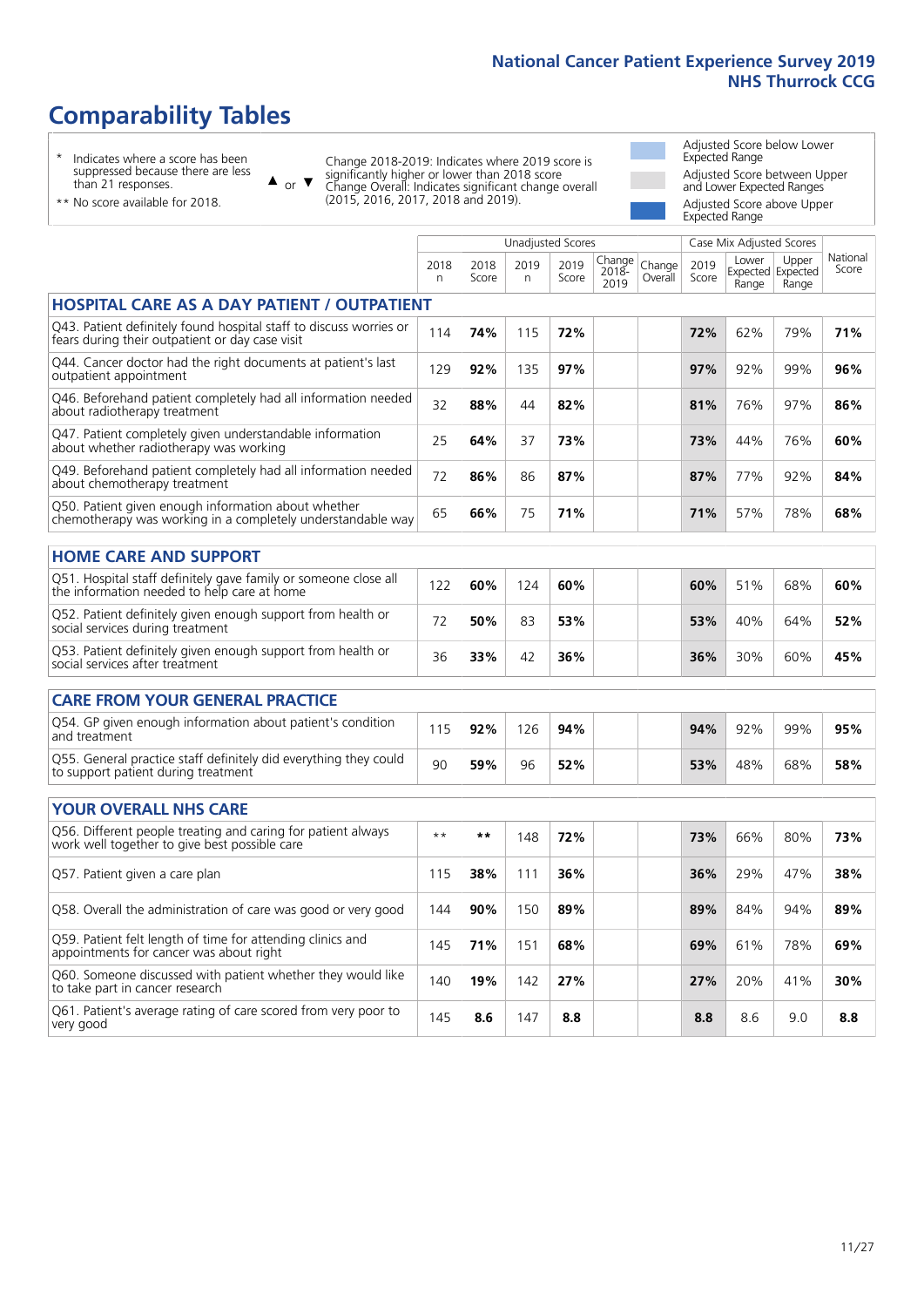# **Tumour Type Tables**

- \* Indicates where a score has been suppressed because there are less than 21 responses.
- n.a. Indicates that there were no respondents for that tumour group.

| <b>SEEING YOUR GP</b>                           |            |              |               |             |                    |                |                  |         | <b>Tumour Group</b> |         |         |                 |                                                 |         |                |
|-------------------------------------------------|------------|--------------|---------------|-------------|--------------------|----------------|------------------|---------|---------------------|---------|---------|-----------------|-------------------------------------------------|---------|----------------|
|                                                 |            | Brain<br>CNS | <b>Breast</b> | Colorectal  | ᠊ᢛ<br>Gynaecologic | Haematological | Head and<br>Neck | Lung    | Prostate            | Sarcoma | Skin    | Upper<br>Gastro | Urological                                      | Other   | All<br>Cancers |
| Q1. Saw GP once or twice before being told they | <b>CCG</b> | n.a.         | 96%           | $\star$     | $\star$            | $\star$        | $\star$          | $\star$ | $\star$             | $\star$ | $\star$ | $\star$         | $\star$                                         | $\star$ | 84%            |
| needed to go to hospital                        | National   | 59%          |               | 94% 75% 77% |                    |                | 67% 79% 71% 82%  |         |                     |         |         |                 | 71% 90% 74% 83% 74% 79%                         |         |                |
| Q2. Patient thought they were seen as soon as   | CCG        | $\star$      | 90%           | $\star$     | $\star$            | 91%            | $\star$          | $\star$ | $\star$             | $\star$ | $\star$ | $\star$         | $\star$                                         |         | 90% 83%        |
| necessary                                       | National   | 79%          |               |             |                    |                |                  |         |                     |         |         |                 | 89% 83% 81% 82% 81% 84% 86% 69% 85% 79% 85% 79% |         | 84%            |

#### **DIAGNOSTIC TESTS** Tumour Group

|                                                   |                                                                  | Brain   | <b>Breast</b> | olorectal.<br>LGT<br>Ü | Gynaecological | Haematological | Head and<br>Neck | Lung    | Prostate | Sarcoma | Skin    | Upper<br>Gastro | Irological                                  | Other    | All<br>Cancers |
|---------------------------------------------------|------------------------------------------------------------------|---------|---------------|------------------------|----------------|----------------|------------------|---------|----------|---------|---------|-----------------|---------------------------------------------|----------|----------------|
| Q5. Received all the information needed about     | <b>CCG</b>                                                       | $\star$ | 91%           | $\star$                | $\star$        | $\star$        | $\star$          | $\star$ | $\star$  | $\star$ | $\star$ | $\star$         | $\star$                                     | 100% 97% |                |
| the test                                          | National                                                         | 93%     | 95%           | 95%                    | 93%            | 95%            |                  | 93% 95% | 95%      | 93%     | 96%     | 95%             | 95%                                         | 95% 95%  |                |
| Q6. The length of time waiting for the test to be | <b>CCG</b>                                                       | $\star$ | 85%           |                        | $\star$        | $\star$        | $\star$          | $\star$ | $\star$  | $\star$ | $\star$ | $\star$         | $\star$                                     | 100% 90% |                |
| done was about right                              | National 84% 91%                                                 |         |               | 88%                    |                |                |                  |         |          |         |         |                 | 86% 89% 88% 87% 87% 81% 87% 84% 87% 86% 88% |          |                |
| Q7. Test results explained in completely          | <b>CCG</b>                                                       | $\star$ | 68%           |                        | $\star$        | $\star$        | $\star$          | $\star$ | $\star$  | $\star$ | $\star$ | $\star$         | $\star$                                     | $\star$  | 77%            |
| understandable way                                | National 71% 83% 82% 77% 77% 79% 80% 80% 78% 84% 75% 80% 76% 80% |         |               |                        |                |                |                  |         |          |         |         |                 |                                             |          |                |

| <b>FINDING OUT WHAT WAS WRONG WITH YOU</b>        |            |         |               |                 |                |                |                        |                 | <b>Tumour Group</b> |         |         |                 |           |         |                |
|---------------------------------------------------|------------|---------|---------------|-----------------|----------------|----------------|------------------------|-----------------|---------------------|---------|---------|-----------------|-----------|---------|----------------|
|                                                   |            | Brain   | <b>Breast</b> | ╮<br>Colorectal | Gynaecological | Haematological | ad and<br>Neck<br>Head | Lung            | Prostate            | Sarcoma | Skin    | Upper<br>Gastro | Jrologica | Other   | All<br>Cancers |
| Q10. Patient told they could bring a family       | <b>CCG</b> | $\star$ | 91%           | $\star$         | $\star$        | $\star$        | $\star$                | $\star$         | $\star$             | $\star$ | $\star$ | $\star$         | $\star$   | $\star$ | 79%            |
| member or friend when first told they had cancer  | National   | 85%     | 82%           | 82%             | 71%            | 71%            | 71%                    | 77%             | 79%                 | 73%     | 69%     | 76%             | 73%       | 75%     | 77%            |
| Q11. Patient felt they were told sensitively that | CCG        | $\star$ | 89%           | $\star$         | $\star$        | 82%            | $\star$                | $\star$         | $\star$             | $\star$ | $\star$ | $\star$         | $\star$   |         | 81% 84%        |
| they had cancer                                   | National   | 79%     | 89%           | 87%             | 82%            | 84%            | 87%                    | 83%             | 86%                 | 84%     | 89%     | 81%             | 84%       | 83% 86% |                |
| Q12. Patient completely understood the            | CCG        | $\star$ | 73%           |                 | $\star$        | 61%            | $\star$                | $\star$         | $\star$             |         | $\star$ | $\star$         | $\star$   | 81%     | 72%            |
| explanation of what was wrong                     | National   | 66%     | 77%           | 79%             | 73%            | 60%            | 78%                    | 76%             | 79%                 | 67%     | 80%     | 70%             | 77%       | 70%     | 73%            |
| Q13. Patient given easy to understand written     | <b>CCG</b> | n.a.    | 78%           | $\star$         | $\star$        | 87%            | $\star$                | $\star$         | $\star$             | $\star$ | $\star$ | $\star$         | $\star$   | $\ast$  | 76%            |
| information about the type of cancer they had     | National   | 66%     | 78%           | 73%             | 71%            | 76%            |                        | 69%   67%   83% |                     |         | 67% 84% | 67%             | 74%       | 65%     | 74%            |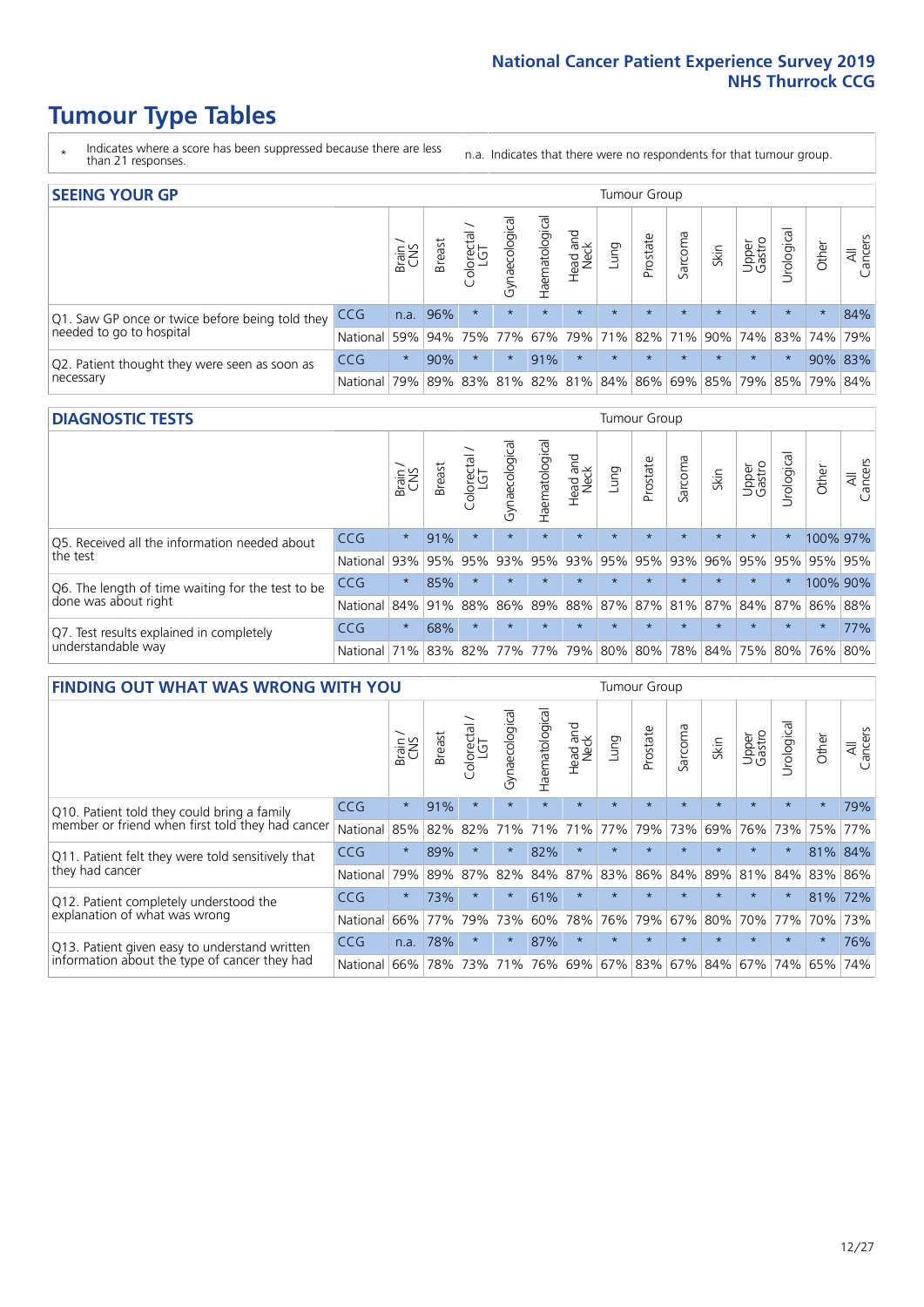# **Tumour Type Tables**

- \* Indicates where a score has been suppressed because there are less than 21 responses.
- n.a. Indicates that there were no respondents for that tumour group.

| <b>DECIDING THE BEST TREATMENT FOR YOU</b>         |            |         |               |                        |                |                |                         |         | <b>Tumour Group</b> |                                         |         |                 |            |         |                |
|----------------------------------------------------|------------|---------|---------------|------------------------|----------------|----------------|-------------------------|---------|---------------------|-----------------------------------------|---------|-----------------|------------|---------|----------------|
|                                                    |            | Brain   | <b>Breast</b> | olorectal.<br>LGT<br>Ū | Gynaecological | Haematological | ead and<br>Neck<br>Head | Lung    | Prostate            | arcoma<br>vĀ                            | Skin    | Upper<br>Gastro | Jrological | Other   | All<br>Cancers |
| Q14. Patient felt that treatment options were      | CCG        | n.a.    | 81%           | $\star$                | $\star$        | $\star$        | $\star$                 | $\star$ | $\star$             | $\star$                                 | $\star$ | $\star$         | $\star$    | $\star$ | 88%            |
| completely explained                               | National   | 85%     | 85%           | 85%                    | 85%            | 82%            | 87%                     | 84%     | 83%                 | 83%                                     | 89%     | 81%             | 83%        | 79%     | 83%            |
| Q15. Patient felt possible side effects were       | CCG        | $\star$ | 68%           |                        | $\star$        | 86%            | $\star$                 | $\star$ | $\star$             |                                         | $\star$ | $\star$         | $\star$    | 67%     | 76%            |
| definitely explained in an understandable way      | National   | 69%     | 74%           | 76%                    | 75%            | 69%            | 73%                     | 74%     | 73%                 | 73%                                     | 77%     | 72%             | 71%        |         | 70% 73%        |
| Q16. Patient definitely given practical advice and | CCG        | $\star$ | 61%           |                        | $\star$        | 64%            | $\star$                 | $\star$ | $\star$             |                                         | $\star$ | $\star$         | $^\star$   | 71%     | 65%            |
| support in dealing with side effects of treatment  | National   | 63%     | 70%           | 70%                    | 69%            | 65%            | 70%                     | 69%     | 65%                 | 66%                                     | 71%     | 66%             | 63%        | 64%     | 67%            |
| Q17. Patient definitely told about side effects    | CCG        | n.a.    | 68%           |                        | $\star$        | 50%            | $\star$                 | $\star$ | $\star$             |                                         |         | $\star$         | $\star$    | 57%     | 59%            |
| that could affect them in the future               | National   | 62%     | 57%           | 59%                    | 56%            | 51%            | 64%                     | 56%     | 66%                 | 54%                                     | 66%     | 53%             | 56%        | 52%     | 57%            |
| Q18. Patient definitely involved as much as they   | CCG        | $\star$ | 79%           | $\star$                | $\star$        | 82%            | $\star$                 | $\star$ | $\star$             | $\star$                                 | $\star$ | $\star$         | $\star$    |         | 71% 82%        |
| wanted in decisions about care and treatment       | National I | 79%     |               |                        |                |                |                         |         |                     | 81% 83% 81% 80% 81% 81% 84% 81% 87% 79% |         |                 | 79%        | 78% 81% |                |

#### **CLINICAL NURSE SPECIALIST (CNS)** Tumour Group

|                                             |                                                                  | Brain   | <b>Breast</b>   | Colorectal<br>LGT | Gynaecological | $\sigma$<br>aematologic<br>Ĩ | ead and<br>Neck<br>Head | Lung    | Prostate | Sarcoma | Skin    | Upper<br>Gastro     | σ<br>rologica | Other   | All<br>Cancers |
|---------------------------------------------|------------------------------------------------------------------|---------|-----------------|-------------------|----------------|------------------------------|-------------------------|---------|----------|---------|---------|---------------------|---------------|---------|----------------|
| Q19. Patient given the name of a CNS who    | CCG                                                              | $\star$ | 95%             |                   |                | 100%                         |                         | $\star$ | $\star$  | $\star$ | $\star$ | $\star$             | $\star$       | $\ast$  | 95%            |
| would support them through their treatment  | National                                                         |         | 95% 95% 92%     |                   | 95%            | 92%                          | 91%                     | 94% 91% |          |         |         | $ 91\% 91\% 93\% $  | 85% 89%       |         | 92%            |
| Q20. Patient found it very or quite easy to | CCG                                                              | $\star$ | 77%             |                   |                | $\star$                      | $\star$                 | $\star$ | $\star$  | $\star$ | $\star$ | $\star$             | $\star$       | $\star$ | 84%            |
| contact their CNS                           | National                                                         |         | 86% 84% 88% 85% |                   |                |                              | 87% 86% 86% 80%         |         |          |         |         | 86% 90% 85% 83% 83% |               |         | 85%            |
| Q21. Patient got understandable answers to  | CCG                                                              | $\star$ | 82%             |                   | $\star$        | $\star$                      | $\star$                 | $\star$ | $\star$  | $\star$ | $\star$ | $\star$             | $\star$       | $\star$ | 87%            |
| important questions all or most of the time | National 82% 87% 89% 86% 89% 88% 86% 87% 87% 93% 86% 87% 86% 87% |         |                 |                   |                |                              |                         |         |          |         |         |                     |               |         |                |

| <b>SUPPORT FOR PEOPLE WITH CANCER</b>                                                             |            |         |               |                             |                |                |                         |             | Tumour Group |              |         |                 |            |         |                |
|---------------------------------------------------------------------------------------------------|------------|---------|---------------|-----------------------------|----------------|----------------|-------------------------|-------------|--------------|--------------|---------|-----------------|------------|---------|----------------|
|                                                                                                   |            | Brain   | <b>Breast</b> | blorectal.<br>LGT<br>$\cup$ | Gynaecological | Haematological | ead and<br>Neck<br>Head | <b>Dung</b> | Prostate     | arcoma<br>ιñ | Skin    | Upper<br>Gastro | Urological | Other   | All<br>Cancers |
| Q22. Hospital staff gave information about<br>support or self-help groups for people with         | CCG        | $\star$ | 91%           | $\star$                     | $\star$        | $\star$        | $\star$                 | $\star$     | $\star$      | $\star$      | $\star$ | $\star$         | $\star$    | $\star$ | 94%            |
| cancer                                                                                            | National   | 92%     | 92%           | 88%                         | 87%            | 86%            | 88%                     | 87%         | 91%          | 86%          | 90%     | 88%             | 81%        | 83%     | 88%            |
| Q23. Hospital staff discussed or gave information<br>about the impact cancer could have on day to | CCG        | $\star$ | 85%           | $\star$                     | $\star$        | $\star$        | $\star$                 | $\star$     | $\star$      | 大            | $\star$ | $\star$         | $\star$    | $\star$ | 87%            |
| day activities                                                                                    | National   | 84%     | 86%           | 85%                         | 82%            | 84%            | 84%                     | 83%         | 88%          | 81%          | 86%     | 83%             | 78%        | 79%     | 84%            |
| Q24. Hospital staff gave information on getting                                                   | <b>CCG</b> | $\star$ |               | $\star$                     | $\star$        | $\star$        | $\star$                 | $\star$     | $\star$      | 大            | $\star$ | $\star$         | $\star$    | $\star$ | 72%            |
| financial help or possible benefits                                                               | National   | 78%     | 68%           | 61%                         | 66%            | 61%            | 67%                     | 72%         | 55%          | 64%          | 60%     | 64%             | 47%        | 59%     | 63%            |
| Q25. Hospital staff told patient they could get                                                   | CCG        | $\star$ | 95%           | $\star$                     | $\star$        |                | $\star$                 | $\star$     | $\star$      | 大            |         | $\star$         | $\star$    | $\star$ | 86%            |
| free prescriptions                                                                                | National   | 82%     | 81%           | 83%                         | 79%            | 87%            | 84%                     | 86%         | 80%          | 78%          | 71%     | 84%             | 73%        | 81%     | 82%            |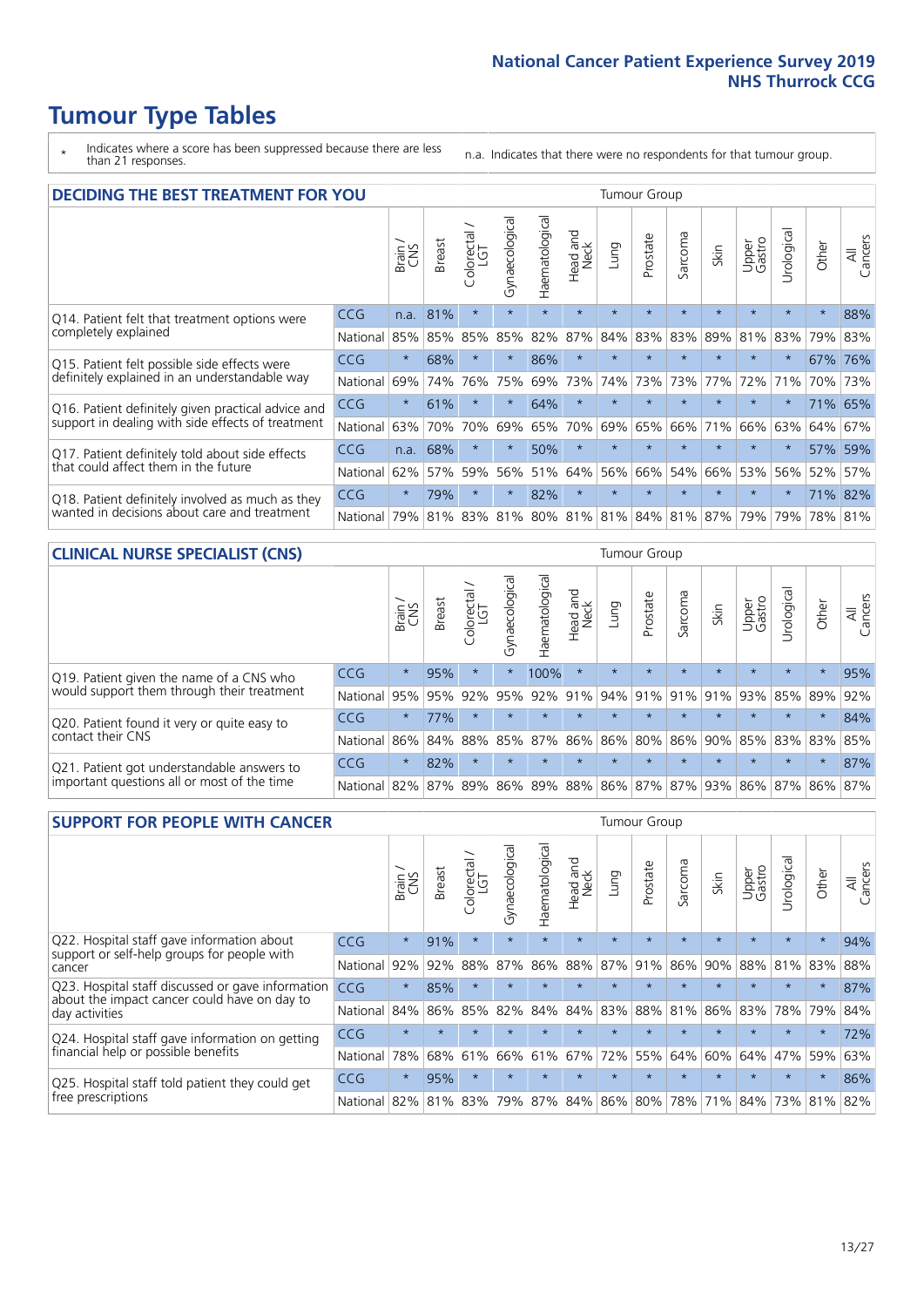# **Tumour Type Tables**

- \* Indicates where a score has been suppressed because there are less than 21 responses.
- n.a. Indicates that there were no respondents for that tumour group.

| <b>OPERATIONS</b>                                |              |       |               |            |                |                               |                  |         | Tumour Group            |         |         |                 |                                  |         |                |
|--------------------------------------------------|--------------|-------|---------------|------------|----------------|-------------------------------|------------------|---------|-------------------------|---------|---------|-----------------|----------------------------------|---------|----------------|
|                                                  |              | Brain | <b>Breast</b> | Colorectal | Gynaecological | $\overline{3}$<br>Haematologi | Head and<br>Neck | Lung    | Prostate                | Sarcoma | Skin    | Upper<br>Gastro | $\overline{\sigma}$<br>Jrologica | Other   | All<br>Cancers |
| Q27. Beforehand, patient had all the information | <b>CCG</b>   | n.a.  | 93%           |            | $\star$        | $\star$                       | $\star$          | $\star$ | $\star$                 | $\star$ | $\star$ | $\star$         | $\star$                          | $\star$ | 98%            |
| needed about the operation                       | National 96% |       |               | 97% 96%    | 96%            |                               |                  |         | 94% 96% 95% 97% 95% 96% |         |         |                 | 96%   95%   95%   96%            |         |                |
| Q28. Afterwards, staff completely explained how  | <b>CCG</b>   | n.a.  | 79%           |            | $\star$        | $\star$                       | $\star$          | $\star$ | $\star$                 | $\star$ | $\star$ | $\star$         | $\star$                          | $\star$ | 84%            |
| operation had gone in understandable way         | National     | 76%   |               | 79% 83%    |                | 79%   78%   79%               |                  |         |                         |         |         |                 | 79% 78% 80% 82% 79% 76% 77%      |         | 79%            |

#### **HOSPITAL CARE AS AN INPATIENT** Tumour Group

|                                                                                                  |            | Brain | <b>Breast</b> | Colorectal /<br>LGT | Gynaecological | Haematological | Head and<br>Neck | Lung    | Prostate | Sarcoma | Skin    | Upper<br>Gastro | Urological | Other   | Cancers<br>$\overline{\overline{z}}$ |
|--------------------------------------------------------------------------------------------------|------------|-------|---------------|---------------------|----------------|----------------|------------------|---------|----------|---------|---------|-----------------|------------|---------|--------------------------------------|
| Q30. Hospital staff didn't talk in front of patient                                              | CCG        | n.a.  | $\star$       | $\star$             | $\star$        | $\star$        | $\star$          | $\star$ | $\star$  | $\star$ | $\star$ | $\star$         | $\star$    | $\star$ | 81%                                  |
| as if patient wasn't there                                                                       | National   | 81%   | 86%           | 81%                 | 83%            | 84%            | 83%              | 81%     | 88%      | 86%     | 86%     | 81%             | 83%        | 82%     | 84%                                  |
| 031. Patient had confidence and trust in all                                                     | CCG        | n.a.  | $\star$       | $\star$             | $\star$        | $\star$        | $\star$          | $\star$ | $\star$  | $\star$ | $\star$ | $\star$         | $\star$    | $\star$ | 89%                                  |
| doctors treating them                                                                            | National   | 82%   | 83%           | 85%                 | 83%            | 82%            |                  | 87% 83% | 89%      | 86%     | 85%     | 81%             | 85%        | 80%     | 84%                                  |
| Q32. Patient's family or someone close definitely                                                | CCG        | n.a.  | $\star$       | $\star$             | $\star$        | $\star$        | $\star$          | $\star$ | $\star$  | $\star$ | $\star$ | $\star$         | $\star$    | $\star$ | 76%                                  |
| felt able to talk to a doctor                                                                    | National   | 67%   | 72%           | 73%                 | 72%            | 74%            | 75%              | 74%     | 72%      | 71%     | 74%     | 73%             | 71%        | 69%     | 72%                                  |
| Q33. Patient had confidence and trust in all the                                                 | CCG        | n.a.  | $\star$       | $\star$             | $\star$        | $\star$        | $\star$          | $\star$ | $\star$  | $\star$ | $\star$ | $\star$         | $\star$    | $\star$ | 76%                                  |
| ward nurses treating them                                                                        | National   | 72%   | 73%           | 72%                 |                | 71% 77%        |                  | 75% 77% | 79%      | 74%     | 75%     | 73%             | 77%        | 69%     | 74%                                  |
| Q34. Patient thought there were always or nearly                                                 | CCG        | n.a.  | $\star$       | $\star$             | $\star$        | $\star$        | $\star$          | $\star$ | $\star$  | $\star$ | $\star$ | $\star$         | $\star$    | $\star$ | 70%                                  |
| always enough nurses on duty to care for them                                                    | National   | 68%   | 64%           | 62%                 | 63%            | 63%            | 65%              | 68%     | 72%      | 65%     | 70%     | 65%             | 66%        | 60%     | 64%                                  |
| Q35. All hospital staff asked patient what name                                                  | CCG        | n.a.  | $\star$       | $\star$             | $\star$        | $\star$        | $\star$          | $\star$ | $\star$  | $\star$ | $\star$ | $\star$         | $\star$    | $\star$ | 68%                                  |
| they prefer to be called by                                                                      | National   | 68%   | 62%           | 74%                 | 65%            | 72%            | 71%              | 76%     | 72%      | 74%     | 70%     | 78%             | 76%        | 69%     | 71%                                  |
| Q36. Patient always given enough privacy when                                                    | CCG        | n.a.  | $\star$       | $\star$             | $\star$        | $\star$        | $\star$          | $\star$ | $\star$  | $\star$ | $\star$ | $\star$         | $\star$    | $\star$ | 88%                                  |
| discussing condition or treatment                                                                | National   | 78%   | 84%           | 85%                 | 81%            | 86%            |                  | 87% 84% | 88%      | 84%     | 84%     | 84%             | 85%        | 82%     | 85%                                  |
| Q37. Patient definitely found hospital staff to                                                  | <b>CCG</b> | n.a.  | $\star$       | $\star$             | $\star$        | $\star$        | $\star$          | $\star$ | $\star$  | $\star$ | n.a.    |                 | $\star$    | $\star$ | 65%                                  |
| discuss worries or fears during their inpatient visit                                            | National   | 45%   | 51%           | 55%                 | 51%            | 56%            | 52%              | 49%     | 53%      | 54%     | 51%     | 53%             | 49%        | 46%     | 52%                                  |
| Q38. Hospital staff definitely did everything they                                               | CCG        | n.a.  | $\star$       | $\star$             | $\star$        | $\star$        | $\star$          | $\star$ | $\star$  | $\star$ | $\star$ | $\star$         | $\star$    | $\star$ | 85%                                  |
| could to help control pain                                                                       | National   | 85%   | 83%           | 84%                 | 82%            | 82%            | 80%              | 84%     | 85%      | 83%     | 85%     | 82%             | 81%        | 82%     | 83%                                  |
| Q39. Patient always felt they were treated with                                                  | CCG        | n.a.  | $\star$       | $\star$             | $\star$        | $\star$        | $\star$          | $\star$ | $\star$  | $\star$ | $\star$ | $\star$         | $\star$    | $\star$ | 90%                                  |
| respect and dignity while in hospital                                                            | National   | 85%   | 87%           | 87%                 | 85%            | 89%            |                  | 87% 88% | 91%      | 89%     | 89%     | 88%             | 90%        | 86%     | 88%                                  |
| Q40. Patient given clear written information<br>about what should or should not do after leaving | CCG        | n.a.  | $\star$       | $\star$             | $\star$        | $\star$        | $\star$          | $\star$ | $\star$  | $\star$ | $\star$ | $\star$         | $\star$    | $\star$ | 84%                                  |
| hospital                                                                                         | National   | 80%   | 89%           | 86%                 | 86%            | 83%            | 87%              | 82%     | 91%      | 85%     | 90%     | 82%             | 87%        | 83%     | 86%                                  |
| Q41. Hospital staff told patient who to contact<br>if worried about condition or treatment after | CCG        | n.a.  | $\star$       | $\star$             | $\star$        | $\star$        | $\star$          | $\star$ | $\star$  | $\star$ | $\star$ | $\star$         | $\star$    | $\star$ | 92%                                  |
| leaving hospital                                                                                 | National   | 94%   | 95%           | 95% 93% 96%         |                |                |                  | 93% 92% | 96%      | 94%     | 95% 92% |                 | 92%        | 93%     | 94%                                  |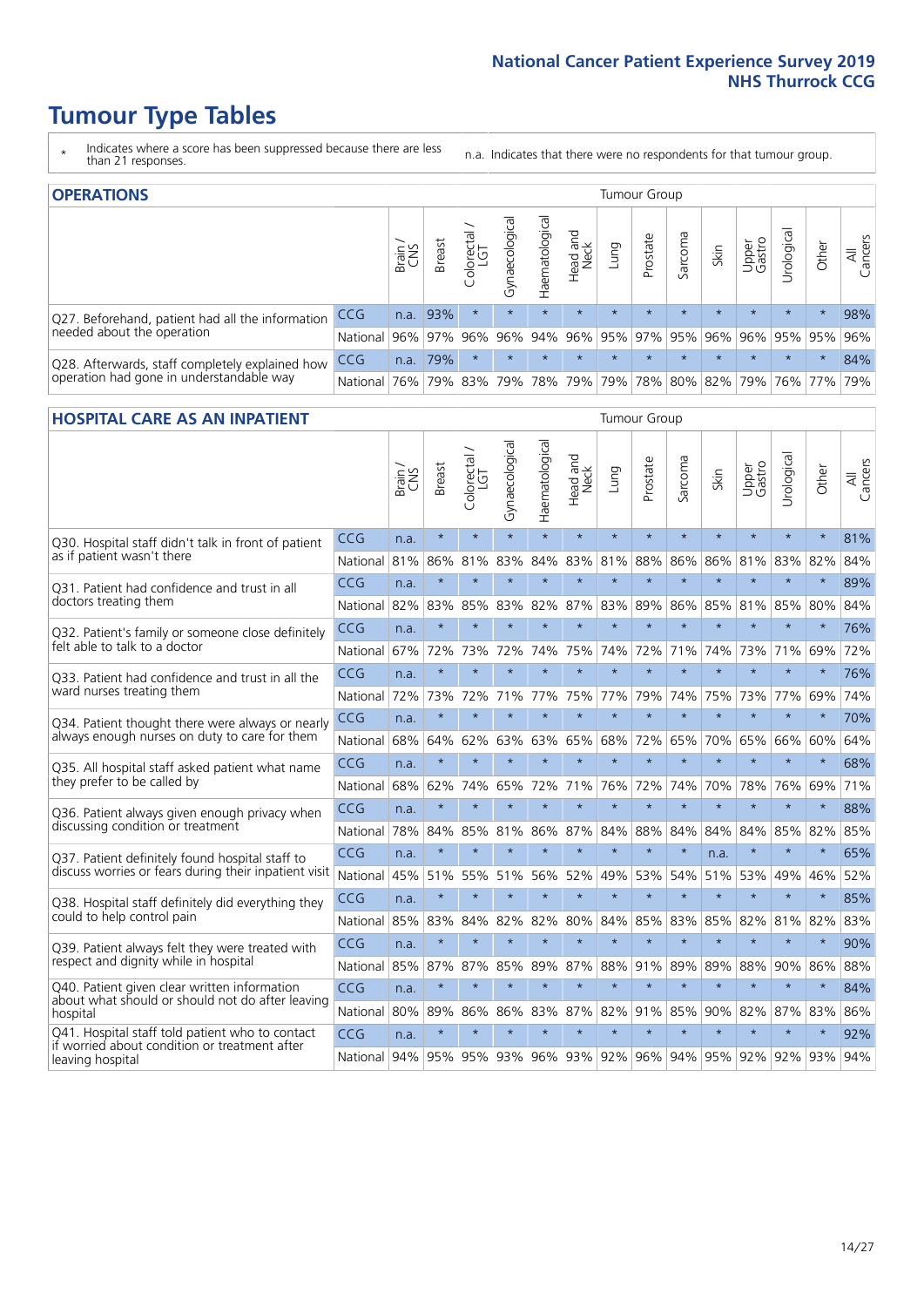# **Tumour Type Tables**

- \* Indicates where a score has been suppressed because there are less than 21 responses.
- n.a. Indicates that there were no respondents for that tumour group.

| <b>HOSPITAL CARE AS A DAY PATIENT / OUTPATIENT</b><br><b>Tumour Group</b>                                                |            |         |               |                                 |                |                |                                |         |          |              |         |                 |            |         |                |
|--------------------------------------------------------------------------------------------------------------------------|------------|---------|---------------|---------------------------------|----------------|----------------|--------------------------------|---------|----------|--------------|---------|-----------------|------------|---------|----------------|
|                                                                                                                          |            | Brain   | <b>Breast</b> | ╮<br>olorectal<br>LGT<br>$\cup$ | Gynaecological | Haematological | <b>Bad and</b><br>Neck<br>Head | Lung    | Prostate | arcoma<br>vĀ | Skin    | Upper<br>Gastro | Urological | Other   | All<br>Cancers |
| Q43. Patient definitely found hospital staff to<br>discuss worries or fears during their outpatient or<br>day case visit | CCG        | $\star$ | 65%           | $\star$                         | $\star$        | $\star$        | $\star$                        | $\star$ | $\star$  | $\star$      | $\star$ | $\star$         | $\star$    | $\star$ | 72%            |
|                                                                                                                          | National   | 66%     | 68%           | 73%                             | 70%            | 73%            | 72%                            | 70%     | 74%      | 72%          | 72%     | 71%             | 67%        | 68%     | 71%            |
| Q44. Cancer doctor had the right documents at<br>patient's last outpatient appointment                                   | CCG        | $\star$ | 91%           |                                 |                | 100%           | $\star$                        | $\star$ | $\star$  | $\star$      |         | $\star$         | $\star$    | $\star$ | 97%            |
|                                                                                                                          | National   | 94%     | 96%           | 96%                             | 96%            | 97%            | 96%                            | 96%     | 96%      | 96%          | 96%     | 94%             | 96%        | 95%     | 96%            |
| Q46. Beforehand patient completely had                                                                                   | CCG        | $\star$ | 70%           | $\star$                         | $\star$        | $\star$        | $\star$                        | $\star$ | $\star$  | n.a.         |         | $\star$         | n.a.       | $\star$ | 82%            |
| all information needed about radiotherapy<br>treatment                                                                   | National   | 91%     | 88%           | 83%                             | 88%            | 84%            | 86%                            | 86%     | 88%      | 88%          | 84%     | 86%             | 83%        | 84%     | 86%            |
| Q47. Patient completely given understandable<br>information about whether radiotherapy was<br>working                    | CCG        | $\star$ | 73%           | $\star$                         | $\star$        | $\star$        | n.a.                           | $\star$ | $\star$  | n.a.         | n.a.    | $\star$         | n.a.       | $\star$ | 73%            |
|                                                                                                                          | National   | 56%     | 60%           | 57%                             | 61%            | 62%            | 63%                            | 59%     | 60%      | 67%          | 57%     | 52%             | 59%        | 59%     | 60%            |
| Q49. Beforehand patient completely had all                                                                               | CCG        | $\star$ | 76%           | $\star$                         |                |                | $\star$                        | $\star$ | $\star$  | n.a.         | n.a.    | $^\star$        | $\star$    | $\ast$  | 87%            |
| information needed about chemotherapy<br>treatment                                                                       | National   | 80%     | 82%           | 86%                             | 87%            | 85%            | 79%                            | 84%     | 86%      | 86%          | 90%     | 84%             | 85%        | 85%     | 84%            |
| Q50. Patient given enough information about<br>whether chemotherapy was working in a<br>completely understandable way    | <b>CCG</b> | n.a.    | 70%           | $\star$                         | $\star$        | $\star$        | $\star$                        | $\star$ | $\star$  | n.a.         | n.a.    | $\star$         | $\star$    | $\star$ | 71%            |
|                                                                                                                          | National   | 54%     | 62%           | 64%                             | 68%            | 75%            |                                | 57% 67% | 66%      | 71%          | 79%     | 61%             | 68%        | 69%     | 68%            |

#### **HOME CARE AND SUPPORT** Tumour Group

|                                                                                                                   |            | Brain | Breast  | Colorectal<br>LGT | ᢛ<br>Gynaecologic | Haematological | Head and<br>Neck | <b>Dung</b>     | Prostate | Sarcoma | Skin    | Upper<br>Gastro | rologica | Other   | All<br>Cancers |
|-------------------------------------------------------------------------------------------------------------------|------------|-------|---------|-------------------|-------------------|----------------|------------------|-----------------|----------|---------|---------|-----------------|----------|---------|----------------|
| Q51. Hospital staff definitely gave family or<br>someone close all the information needed to<br>help care at home | <b>CCG</b> | n.a.  | 59%     |                   | $\star$           | $\star$        | $\star$          | $\star$         | $\star$  | $\star$ | $\star$ | $\star$         | $\star$  | $\star$ | 60%            |
|                                                                                                                   | National   | 58%   |         | 58% 63%           | 57%               |                |                  | 62% 67% 59% 61% |          | 62%     | 65%     | 60%             | 59% 55%  |         | 60%            |
| Q52. Patient definitely given enough support<br>from health or social services during treatment                   | <b>CCG</b> | n.a.  | 52%     |                   | $\star$           |                | $\star$          | $\star$         | $\star$  | $\star$ | n.a.    | $\star$         | $\star$  | $\star$ | 53%            |
|                                                                                                                   | National   | 42%   | 52%     | 60%               |                   | 45% 51%        | 59%              | 50%             | 48%      | 53%     | 57%     | 54%             | 48% 51%  |         | 52%            |
| Q53. Patient definitely given enough support<br>from health or social services after treatment                    | <b>CCG</b> | n.a.  | $\star$ | $\star$           | $\star$           | $\star$        | $\star$          | $\star$         | $\star$  | $\star$ | n.a.    | n.a.            | $\star$  | $\star$ | 36%            |
|                                                                                                                   | National   | 39%   | 41% 53% |                   | 39%               | $ 43\% $       | 56%              | 40%             | 46%      | 48%     | 59%     | 47%             | 44%      | 44%     | 45%            |

| <b>CARE FROM YOUR GENERAL PRACTICE</b>                                                                     |              |       |               |                   |                |                |                  |         | Tumour Group                        |         |         |                 |            |         |                |  |  |  |  |  |
|------------------------------------------------------------------------------------------------------------|--------------|-------|---------------|-------------------|----------------|----------------|------------------|---------|-------------------------------------|---------|---------|-----------------|------------|---------|----------------|--|--|--|--|--|
|                                                                                                            |              | Brain | <b>Breast</b> | Colorectal<br>LGT | Gynaecological | Haematological | Head and<br>Neck | Lung    | Prostate                            | Sarcoma | Skin    | Upper<br>Gastro | Urological | Other   | All<br>Cancers |  |  |  |  |  |
| Q54. GP given enough information about<br>patient's condition and treatment                                | <b>CCG</b>   | n.a.  | 96%           | $\star$           | $\star$        | $\star$        | $\star$          | $\star$ | $\star$                             | $\star$ | $\star$ | $\star$         | $\star$    | $\star$ | 94%            |  |  |  |  |  |
|                                                                                                            | National 91% |       |               | 96% 95%           | 95%            |                |                  |         | 96% 94% 94% 96% 94% 96% 93% 95% 94% |         |         |                 |            |         | 95%            |  |  |  |  |  |
| Q55. General practice staff definitely did<br>everything they could to support patient during<br>treatment | CCG          | n.a.  | 50%           | $\star$           | $\star$        | $\star$        | $\star$          | $\star$ | $\star$                             | $\star$ | $\star$ | $\star$         | $\star$    | $\star$ | 52%            |  |  |  |  |  |
|                                                                                                            | National     | 55%   |               | 58% 59%           | 56%            |                | 56% 59%          |         | 56% 64%                             |         | 56% 65% | 59%             |            | 59% 55% | 58%            |  |  |  |  |  |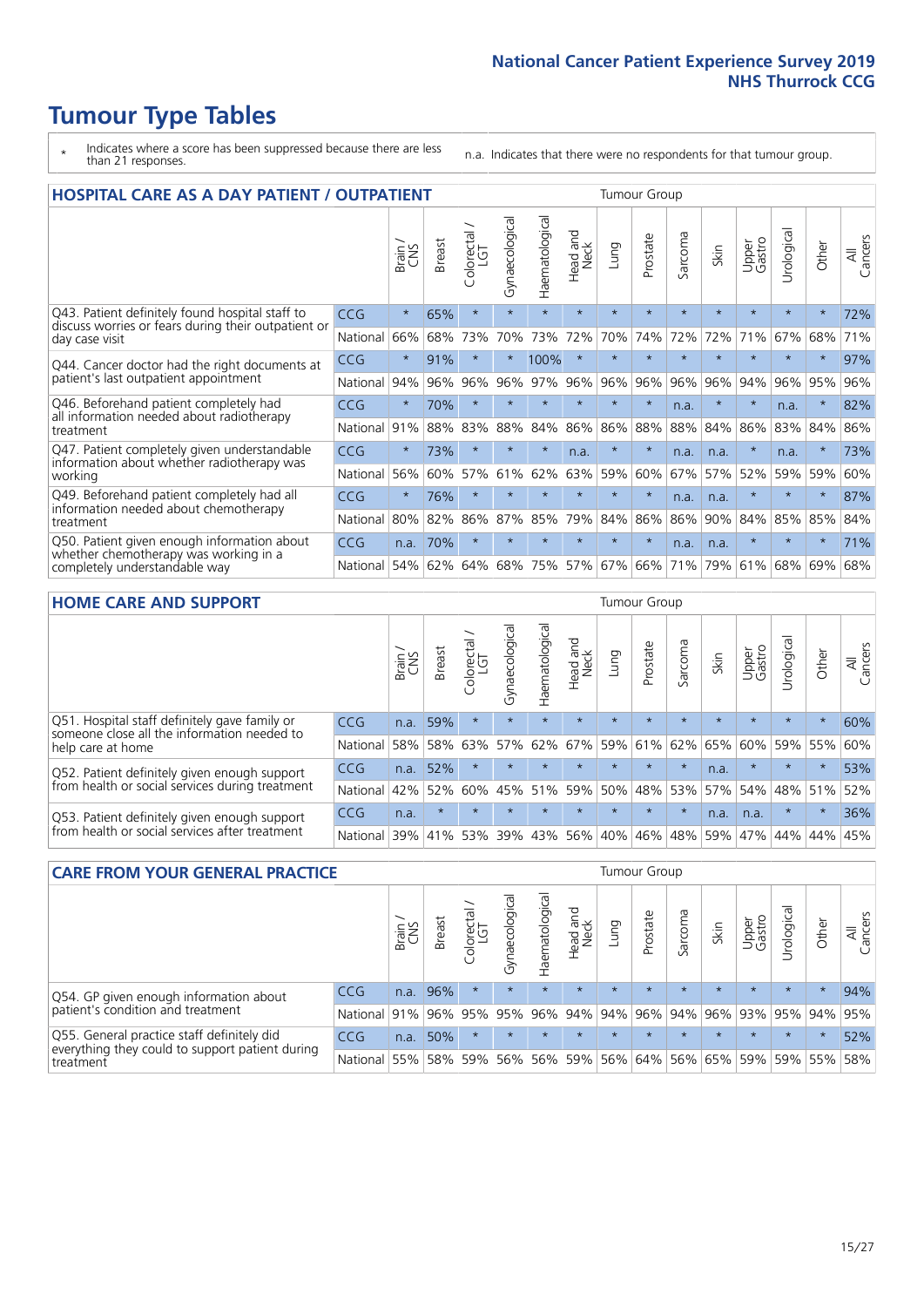# **Tumour Type Tables**

- \* Indicates where a score has been suppressed because there are less than 21 responses.
- n.a. Indicates that there were no respondents for that tumour group.

#### **YOUR OVERALL NHS CARE** THE CONSTRUCTION OF THE THROUP GROUP TUMOUR GROUP

| I YUN YENAEL NI IYOANE |         |               |                                  |                |                |                         |         | iamoar oroap |         |         |                 |               |         |                |  |  |  |  |  |  |
|------------------------|---------|---------------|----------------------------------|----------------|----------------|-------------------------|---------|--------------|---------|---------|-----------------|---------------|---------|----------------|--|--|--|--|--|--|
|                        | Brain   | <b>Breast</b> | ╮<br>olorectal.<br>LGT<br>$\cup$ | Gynaecological | Haematological | aad and<br>Neck<br>Head | Lung    | Prostate     | Sarcoma | Skin    | Upper<br>Gastro | ී<br>Urologic | Other   | All<br>Cancers |  |  |  |  |  |  |
| <b>CCG</b>             | $\star$ | 64%           | $\star$                          | $\star$        | 77%            | $\star$                 | $\star$ | $\star$      | $\star$ | $\star$ | $\star$         | $\star$       | 90%     | 72%            |  |  |  |  |  |  |
| National               | 60%     | 73%           | 73%                              | 69%            | 75%            | 73%                     | 73%     | 75%          | 70%     | 79%     | 69%             | 74%           | 68%     | 73%            |  |  |  |  |  |  |
| <b>CCG</b>             | $\star$ | 25%           | $\star$                          | $\star$        |                | $\star$                 | $\star$ | $\star$      | $\star$ | $\star$ | $\star$         |               | $\star$ | 36%            |  |  |  |  |  |  |
| National               | 36%     | 41%           | 40%                              | 34%            | 36%            | 39%                     | 36%     | 40%          | 34%     | 44%     | 36%             | 33%           | 31%     | 38%            |  |  |  |  |  |  |
| <b>CCG</b>             | $\star$ | 89%           | $\star$                          |                | 91%            | $\star$                 | $\star$ | $\star$      | $\star$ | $\star$ |                 |               | $\star$ | 89%            |  |  |  |  |  |  |
| National               | 85%     | 90%           | 88%                              | 87%            | 91%            | 90%                     | 90%     | 88%          | 88%     | 90%     | 86%             | 85%           | 87%     | 89%            |  |  |  |  |  |  |
| <b>CCG</b>             | $\star$ | 66%           | $\star$                          | $\star$        | 70%            | $\star$                 | $\star$ | $\star$      | $\star$ | $\star$ | $\star$         | $\star$       | 76%     | 68%            |  |  |  |  |  |  |
| National               | 58%     | 68%           | 73%                              | 66%            | 66%            | 71%                     | 71%     | 76%          | 68%     | 73%     | 66%             | 75%           | 64%     | 69%            |  |  |  |  |  |  |
| <b>CCG</b>             | $\star$ | 31%           | $\star$                          |                | 33%            | $\star$                 | $\star$ | $\star$      | $\star$ | $\star$ |                 |               | $\star$ | 27%            |  |  |  |  |  |  |
| National               | 42%     | 30%           | 32%                              | 31%            | 33%            |                         | 34%     | 31%          | 36%     | 20%     | 36%             | 21%           | 32%     | 30%            |  |  |  |  |  |  |
| <b>CCG</b>             | $\star$ | 8.6           | $\star$                          | $\star$        | 9.0            | $\star$                 | $\star$ | $\star$      | $\star$ | $\star$ | $\star$         | $\star$       | $\ast$  | 8.8            |  |  |  |  |  |  |
| National               | 8.6     | 8.9           | 8.8                              | 8.7            | 8.9            | 8.8                     | 8.8     | 8.8          | 8.8     | 8.9     | 8.7             | 8.7           | 8.7     | 8.8            |  |  |  |  |  |  |
|                        |         |               |                                  |                |                |                         | 21%     |              |         |         |                 |               |         |                |  |  |  |  |  |  |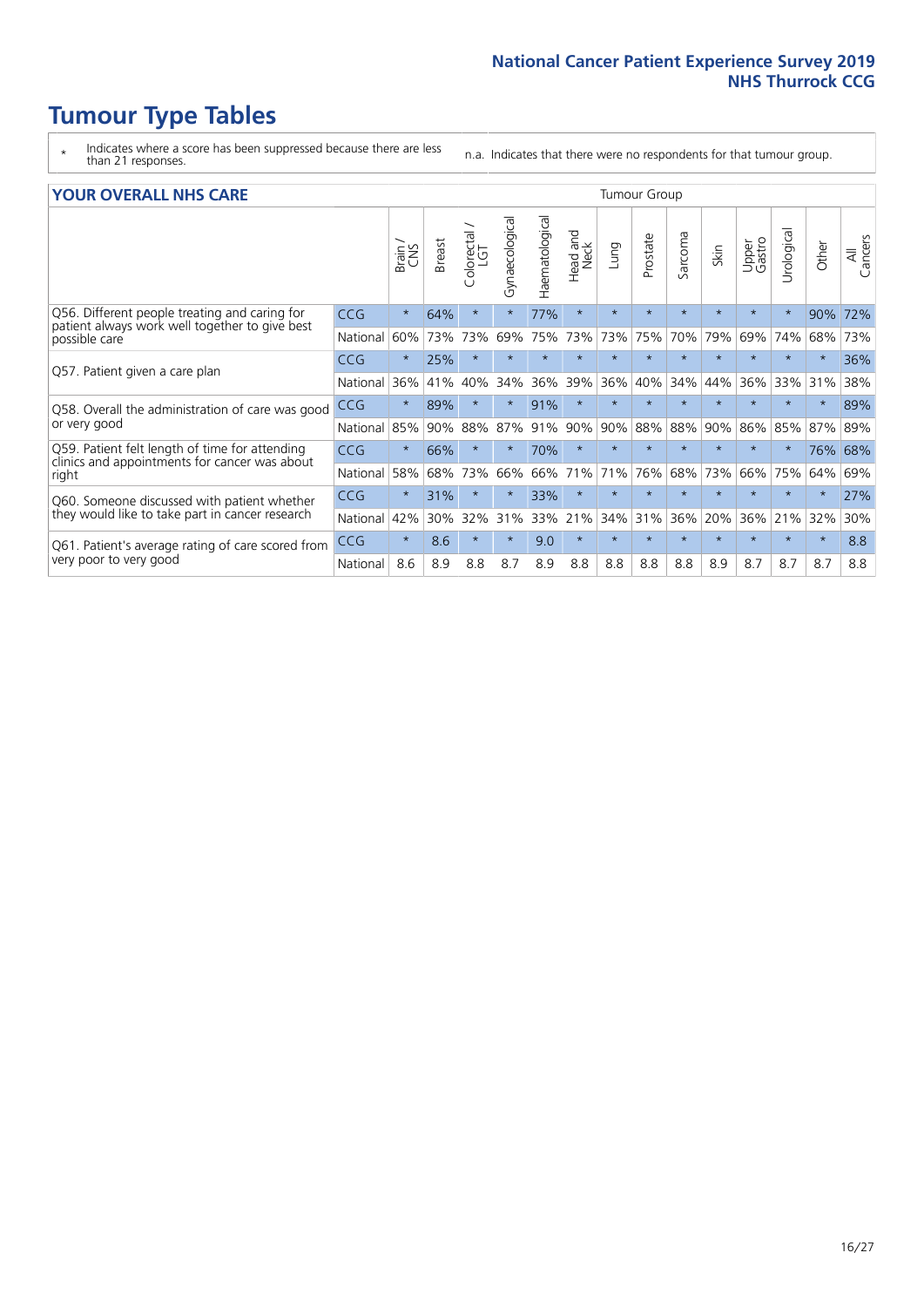### **Year on Year Charts**





#### **DIAGNOSTIC TESTS**





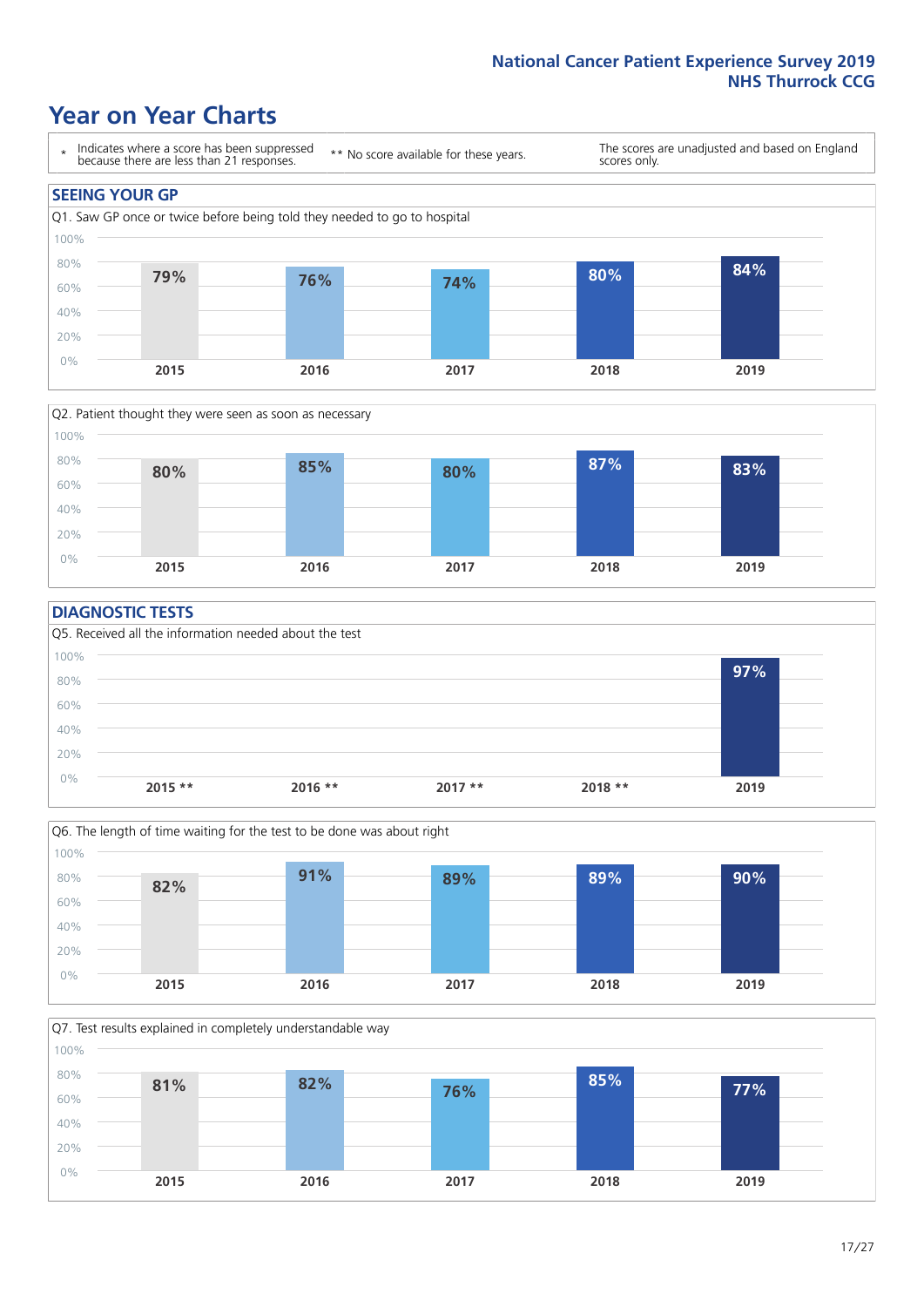## **Year on Year Charts**

\* Indicates where a score has been suppressed because there are less than 21 responses.

\*\* No score available for these years.

The scores are unadjusted and based on England scores only.









#### **DECIDING THE BEST TREATMENT FOR YOU**

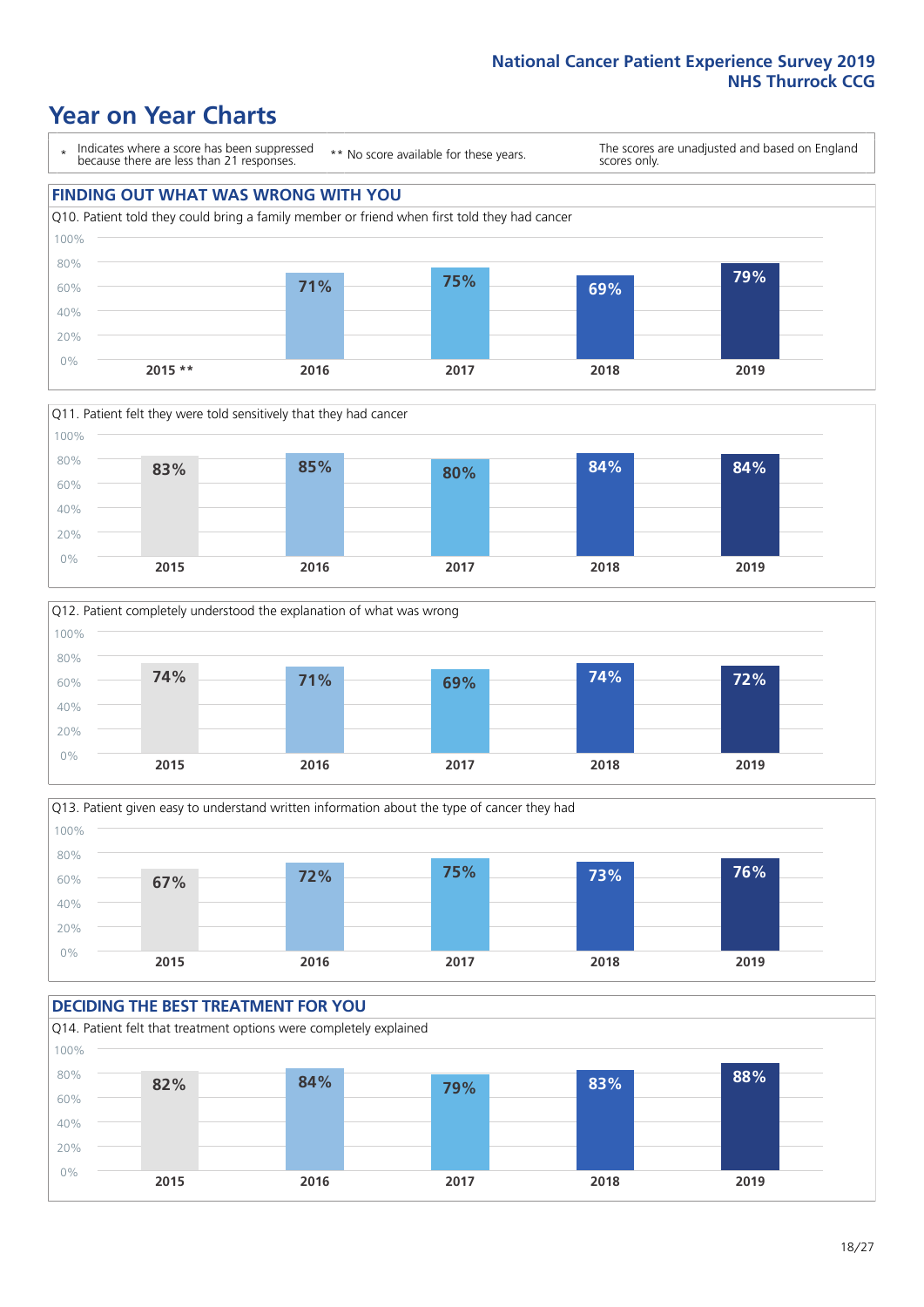## **Year on Year Charts**







Q18. Patient definitely involved as much as they wanted in decisions about care and treatment  $0%$ 20% 40% 60% 80% 100% **2015 \*\* 2016 \*\* 2017 \*\* 2018 \*\* 2019 82%**

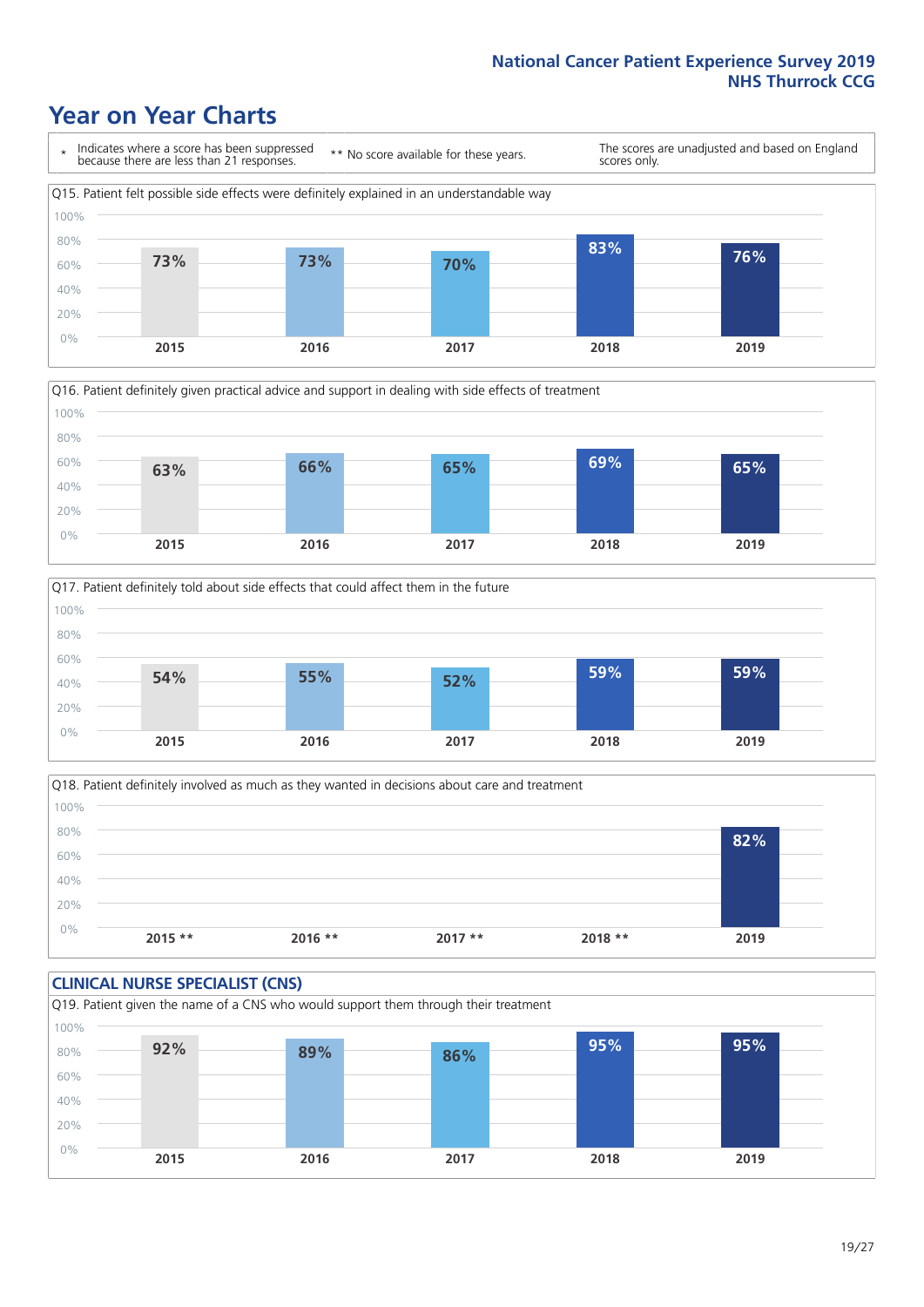### **Year on Year Charts**









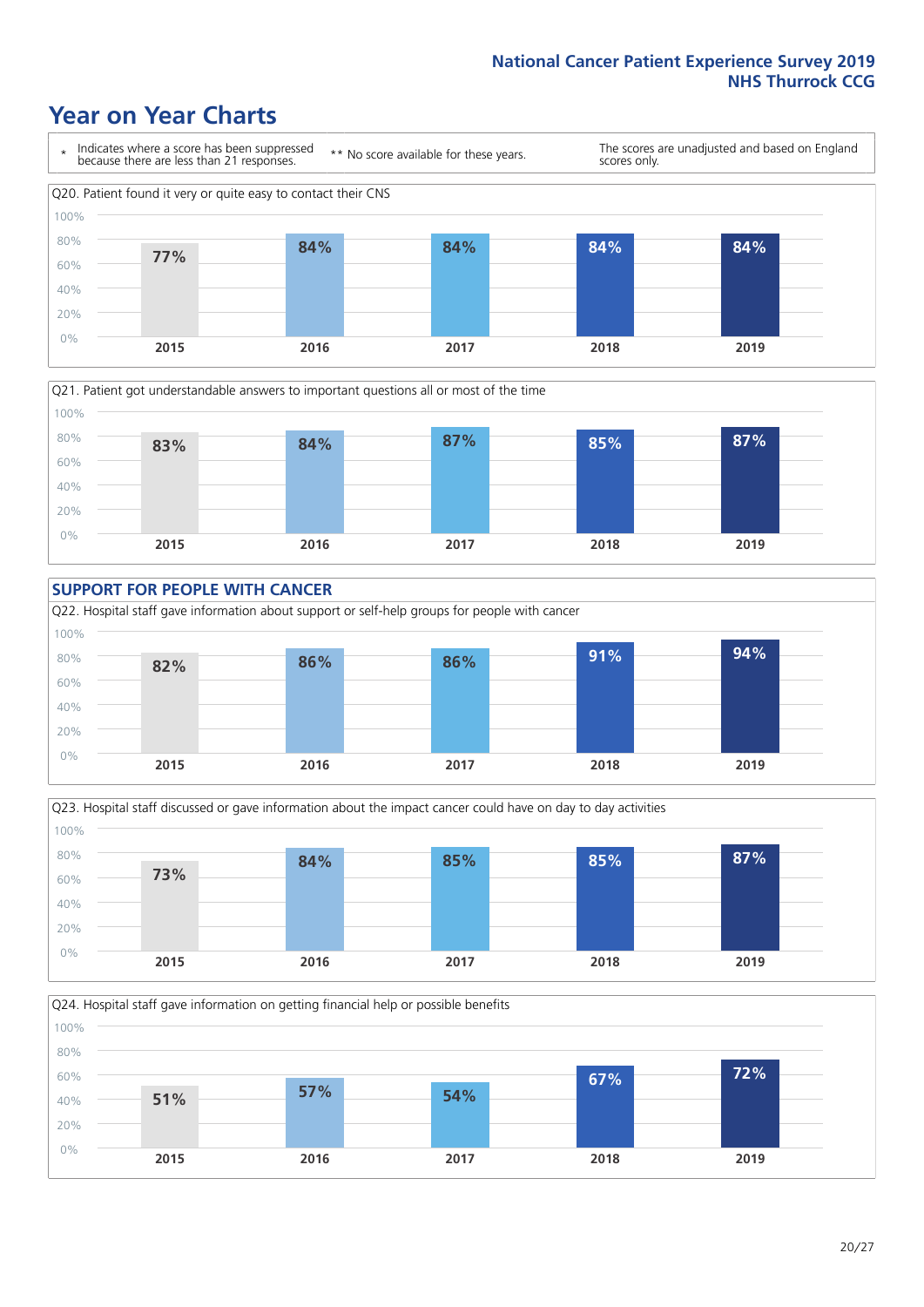### **Year on Year Charts**



#### **OPERATIONS**





#### **HOSPITAL CARE AS AN INPATIENT** Q30. Hospital staff didn't talk in front of patient as if patient wasn't there 0% 20% 40% 60% 80% 100% **2015 \*\* 2016 \*\* 2017 \*\* 2018 \*\* 2019 81%**

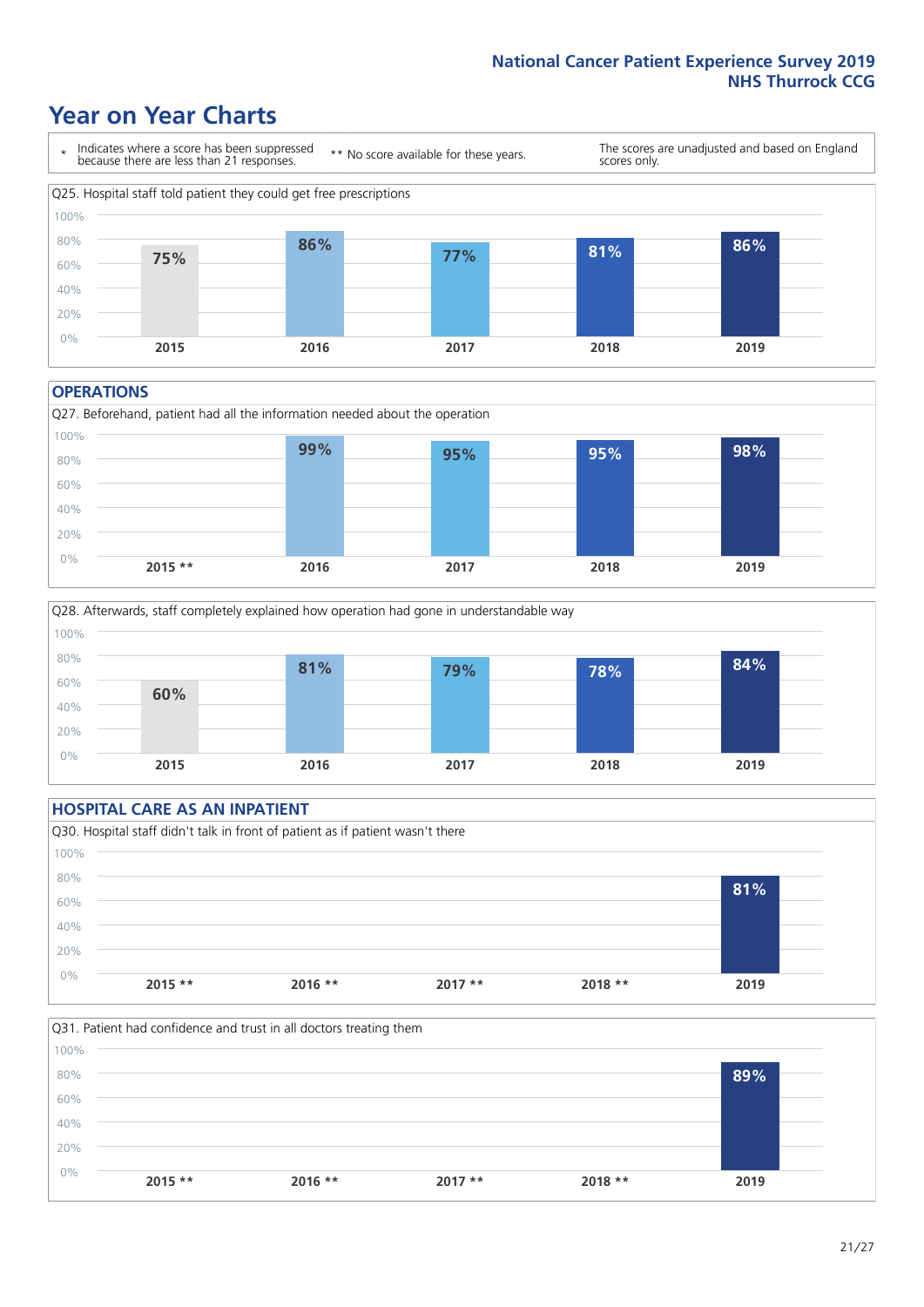### **Year on Year Charts**







Q35. All hospital staff asked patient what name they prefer to be called by  $0%$ 20% 40% 60% 80% 100% **2015 \*\* 2016 \*\* 2017 \*\* 2018 \*\* 2019 68%**

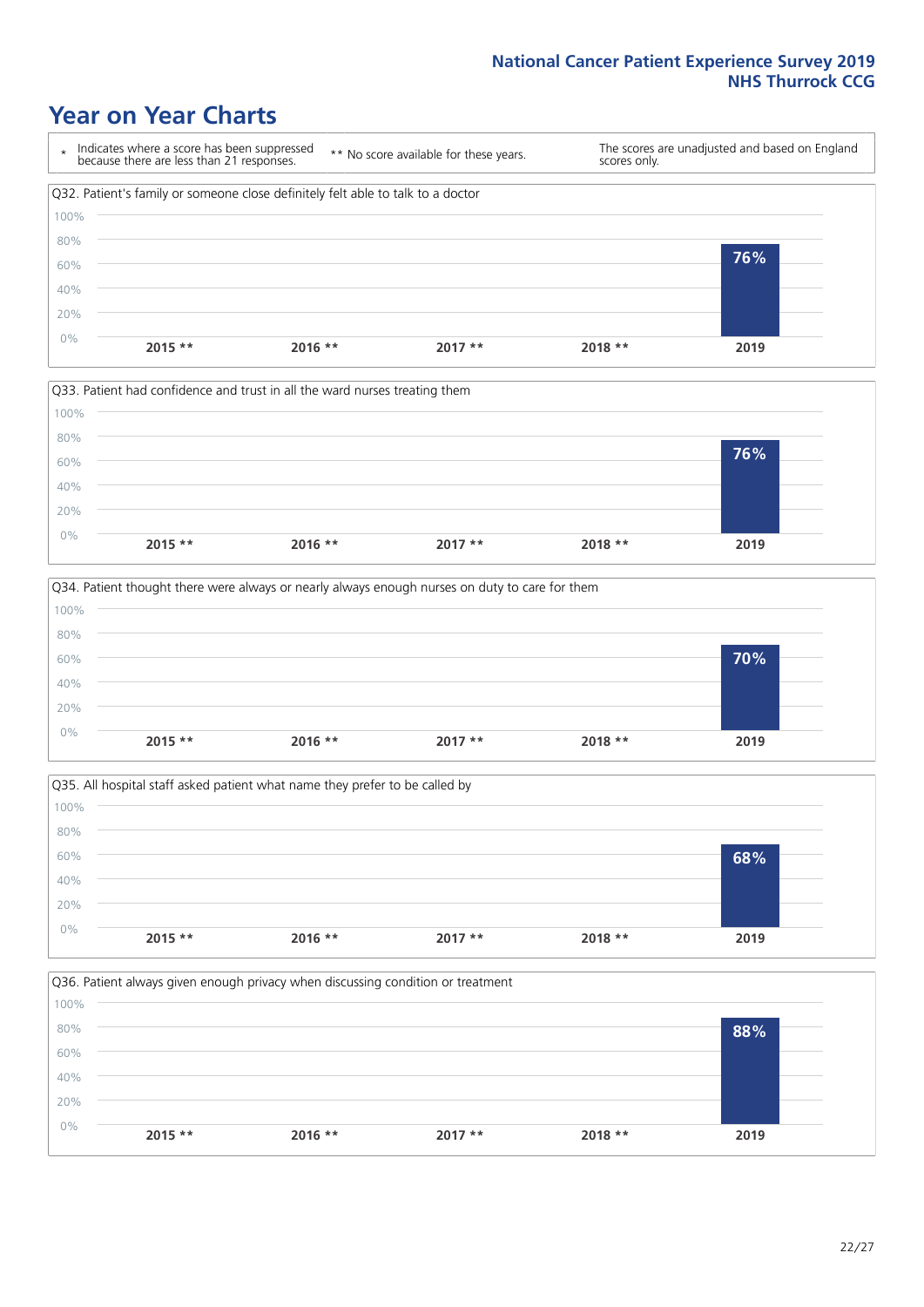### **Year on Year Charts**

\* Indicates where a score has been suppressed because there are less than 21 responses. \*\* No score available for these years. The scores are unadjusted and based on England scores only. Q37. Patient definitely found hospital staff to discuss worries or fears during their inpatient visit 0% 20% 40% 60% 80% 100% **2015 \*\* 2016 \*\* 2017 \*\* 2018 \*\* 2019 65%**







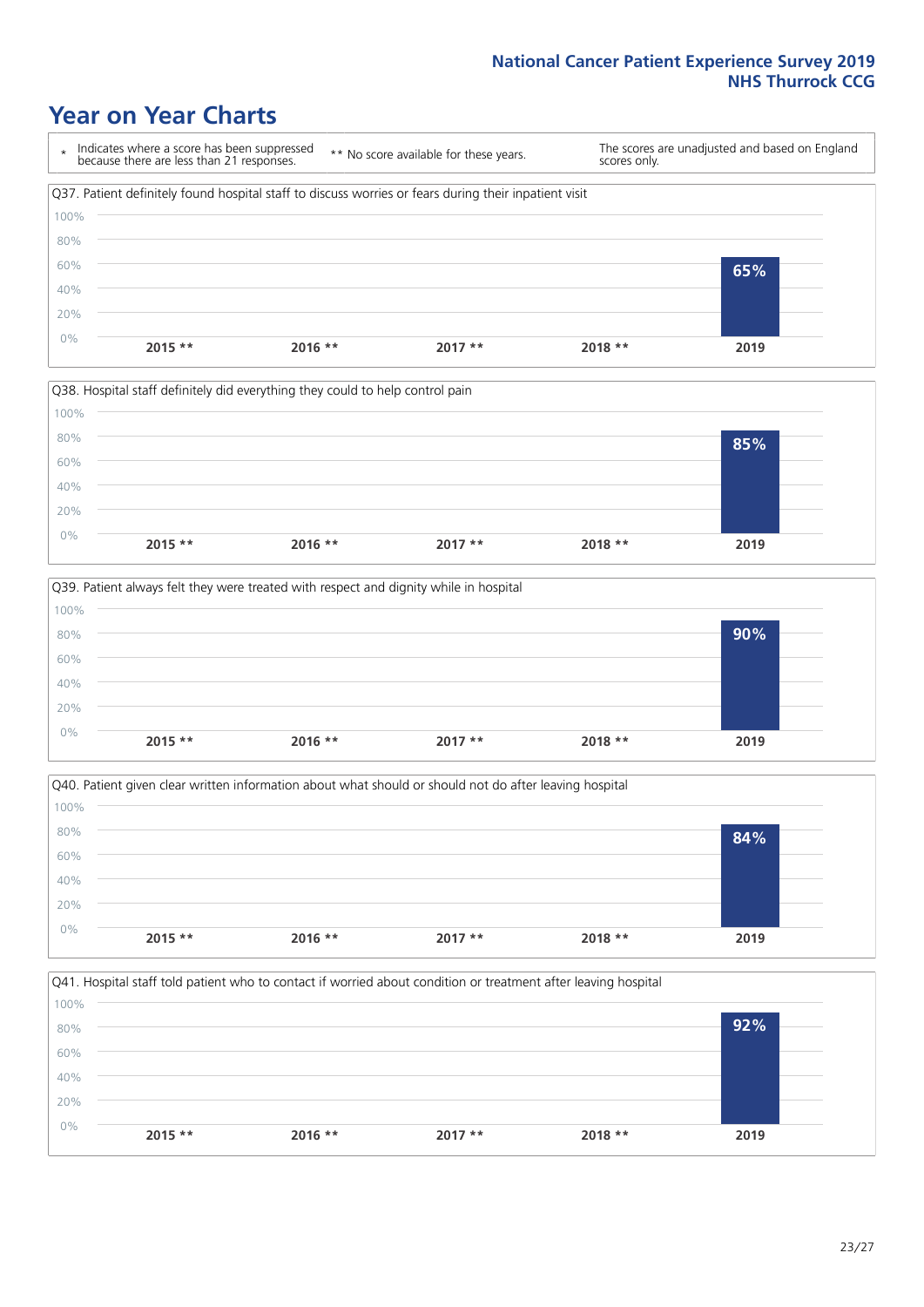### **Year on Year Charts**

\* Indicates where a score has been suppressed because there are less than 21 responses.

\*\* No score available for these years.

The scores are unadjusted and based on England scores only.

#### **HOSPITAL CARE AS A DAY PATIENT / OUTPATIENT**









Q49. Beforehand patient completely had all information needed about chemotherapy treatment 0% 20% 40% 60% 80% 100% **2015 2016 2017 2018 2019 75% 87% 88% 86% 87%**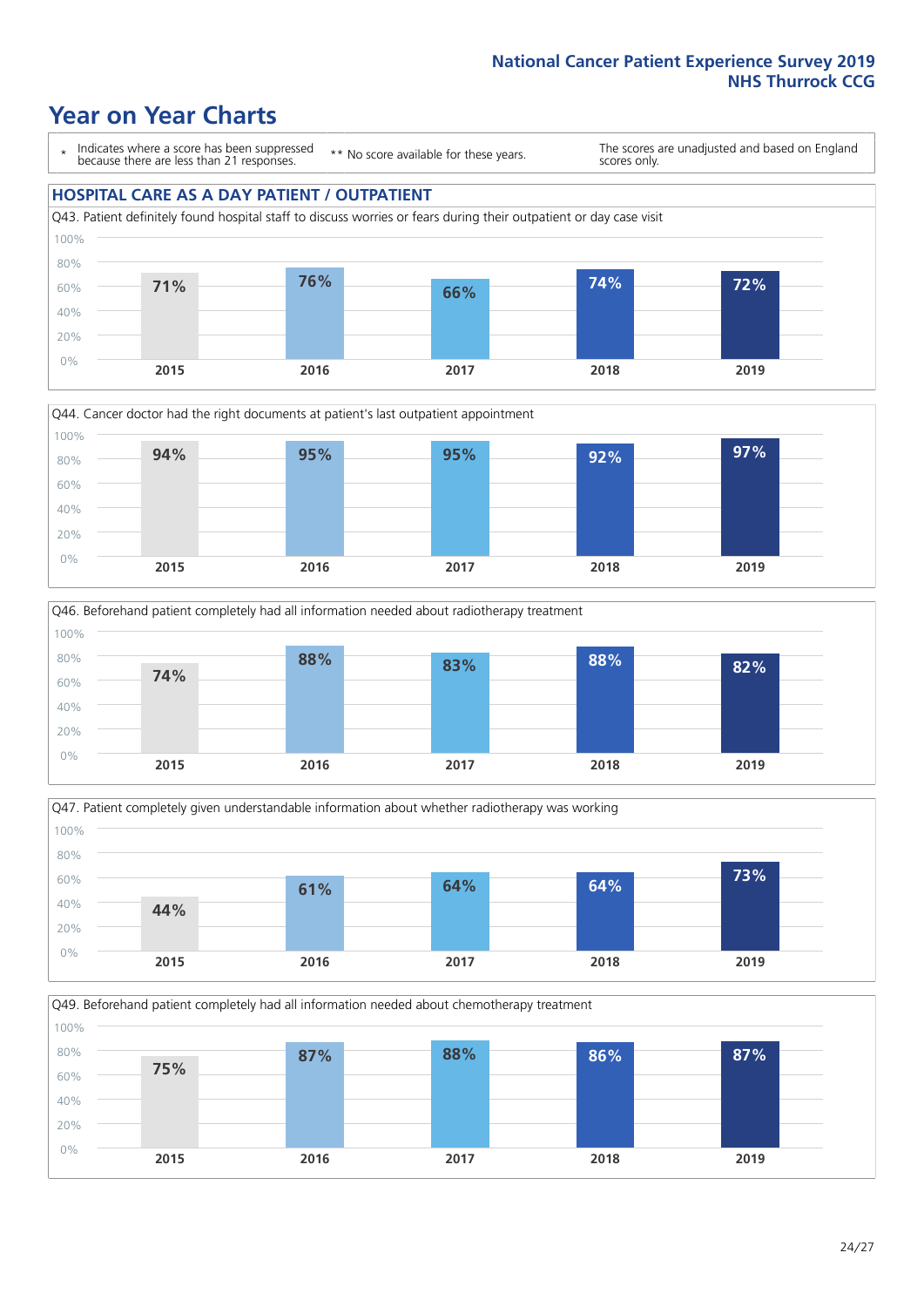### **Year on Year Charts**

\* Indicates where a score has been suppressed because there are less than 21 responses.

\*\* No score available for these years. scores only.

The scores are unadjusted and based on England



#### **HOME CARE AND SUPPORT**







#### **CARE FROM YOUR GENERAL PRACTICE** Q54. GP given enough information about patient's condition and treatment 0% 20% 40% 60% 80% 100% **2015 2016 2017 2018 2019 94% 95% 94% 92% 94%**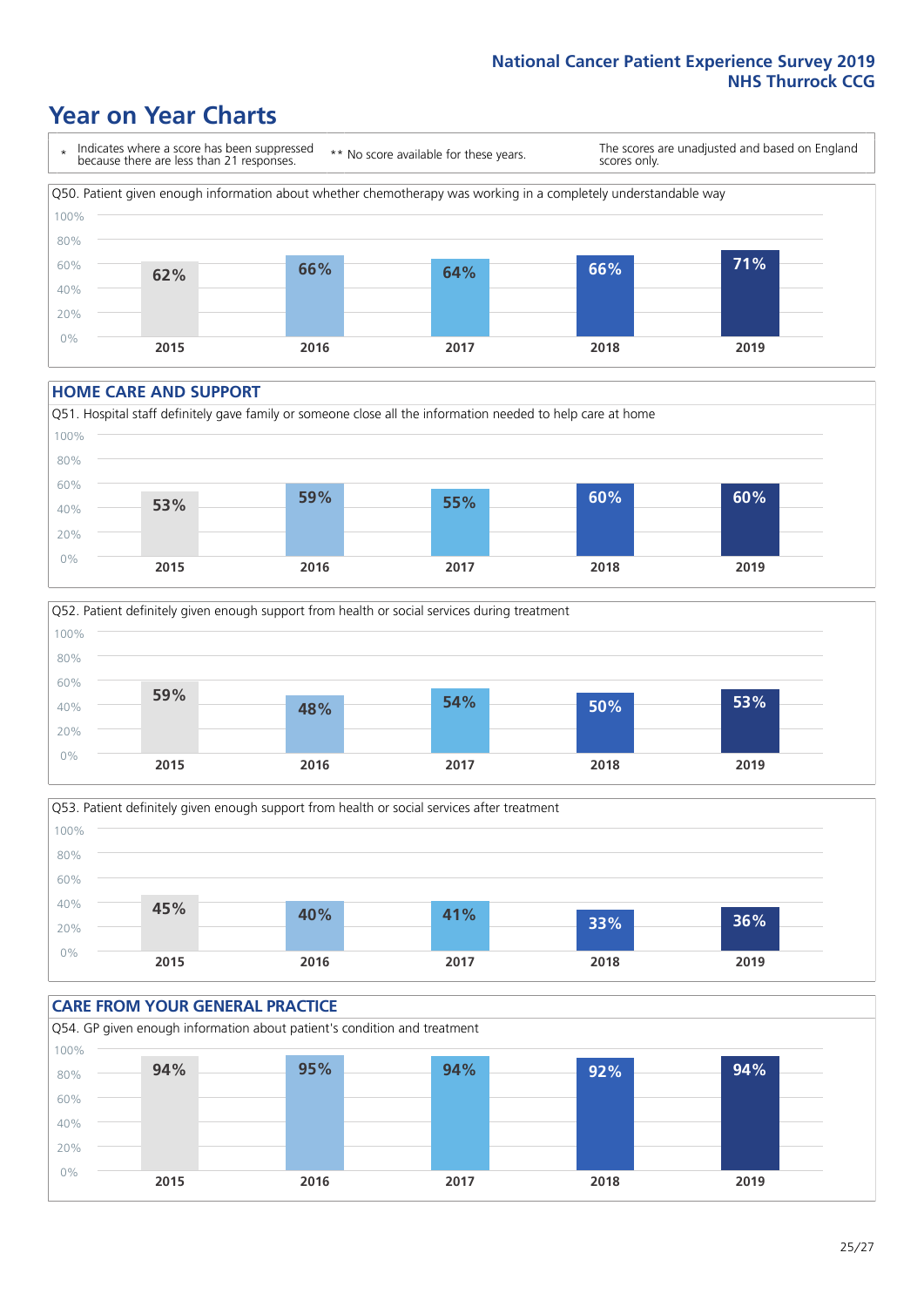### **Year on Year Charts**

\* Indicates where a score has been suppressed because there are less than 21 responses.

\*\* No score available for these years.

The scores are unadjusted and based on England scores only.



#### **YOUR OVERALL NHS CARE**







Q59. Patient felt length of time for attending clinics and appointments for cancer was about right 100%